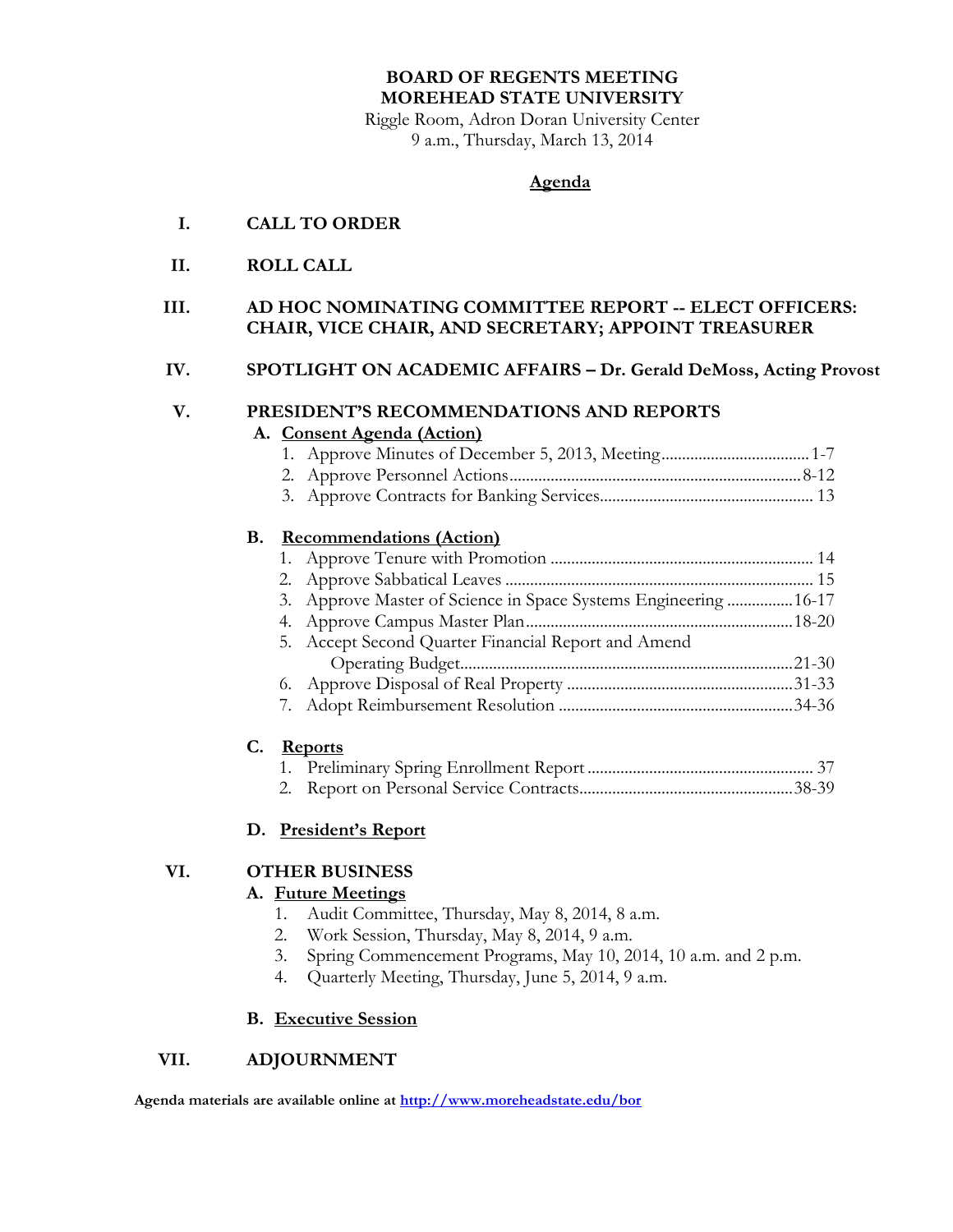|                                                                                        | <b>BOARD OF REGENTS MEETING</b><br><b>MOREHEAD STATE UNIVERSITY</b><br><b>December 5, 2013</b>                                                                                                                                                                                                                                           |  |  |  |  |
|----------------------------------------------------------------------------------------|------------------------------------------------------------------------------------------------------------------------------------------------------------------------------------------------------------------------------------------------------------------------------------------------------------------------------------------|--|--|--|--|
|                                                                                        | The Board of Regents of Morehead State University met at 9 a.m. on Thursday,<br>December 5, 2013, in the Riggle Room of the Adron Doran University Center in<br>Morehead, Kentucky. Chair John C. Merchant presided.                                                                                                                     |  |  |  |  |
| <b>CALL TO ORDER</b>                                                                   | Chair Merchant called the meeting to order.                                                                                                                                                                                                                                                                                              |  |  |  |  |
| <b>ROLL CALL</b>                                                                       | The following Board members were present: Paul Goodpaster, Andrew Abbott, Julie<br>Butcher, Cheryl Lewis, Debbie Long, Wayne Martin, John Merchant, Ronald Morrison,<br>Patrick Price, Kevin Pugh, and Todd Thacker.                                                                                                                     |  |  |  |  |
|                                                                                        | Jason Blanton, Director of Media Relations, introduced Sam Steiert, news reporter for<br>Morehead State Public Radio, who was present for the meeting.                                                                                                                                                                                   |  |  |  |  |
| <b>CONSENT AGENDA</b>                                                                  | Chair Merchant opened the floor for approval of the Consent Agenda and asked if there<br>were items that the Board would like to discuss prior to taking action.                                                                                                                                                                         |  |  |  |  |
|                                                                                        | MOTION: Mr. Martin moved that the Board approve the items in the Consent Agenda<br>that include the following:                                                                                                                                                                                                                           |  |  |  |  |
|                                                                                        | 1. Approve Minutes of September 26, 2013<br>2. Approve Honorary Doctor's Degrees for James H. and Linda D. Booth<br>3. Approve 2013 Fall Graduates<br>4. Ratify Personnel Actions<br>5. Accept 2012-13 Audit Report and Amend Operating Budget                                                                                           |  |  |  |  |
|                                                                                        | Ms. Lewis seconded the motion.                                                                                                                                                                                                                                                                                                           |  |  |  |  |
|                                                                                        | VOTE: The motion carried.                                                                                                                                                                                                                                                                                                                |  |  |  |  |
| <b>PRESIDENT'S</b>                                                                     | The President recommended:                                                                                                                                                                                                                                                                                                               |  |  |  |  |
| <b>RECOMMENDATIONS</b><br><b>Appointment of Dean of</b><br><b>College of Education</b> | RECOMMENDATION: That the Board of Regents approve the appointment of Dr.<br>Margo DelliCarpini as Dean of the College of Education at an annual salary of \$141,000<br>beginning January 2, 2014. Also, it is recommended that Dr. Margo DelliCarpini be<br>granted tenure and the rank of Professor of Education with this appointment. |  |  |  |  |
|                                                                                        | MOTION: Dr. Morrison moved that the Board approve the President's<br>recommendation. Mr. Goodpaster seconded the motion.                                                                                                                                                                                                                 |  |  |  |  |
|                                                                                        | VOTE: The motion carried.                                                                                                                                                                                                                                                                                                                |  |  |  |  |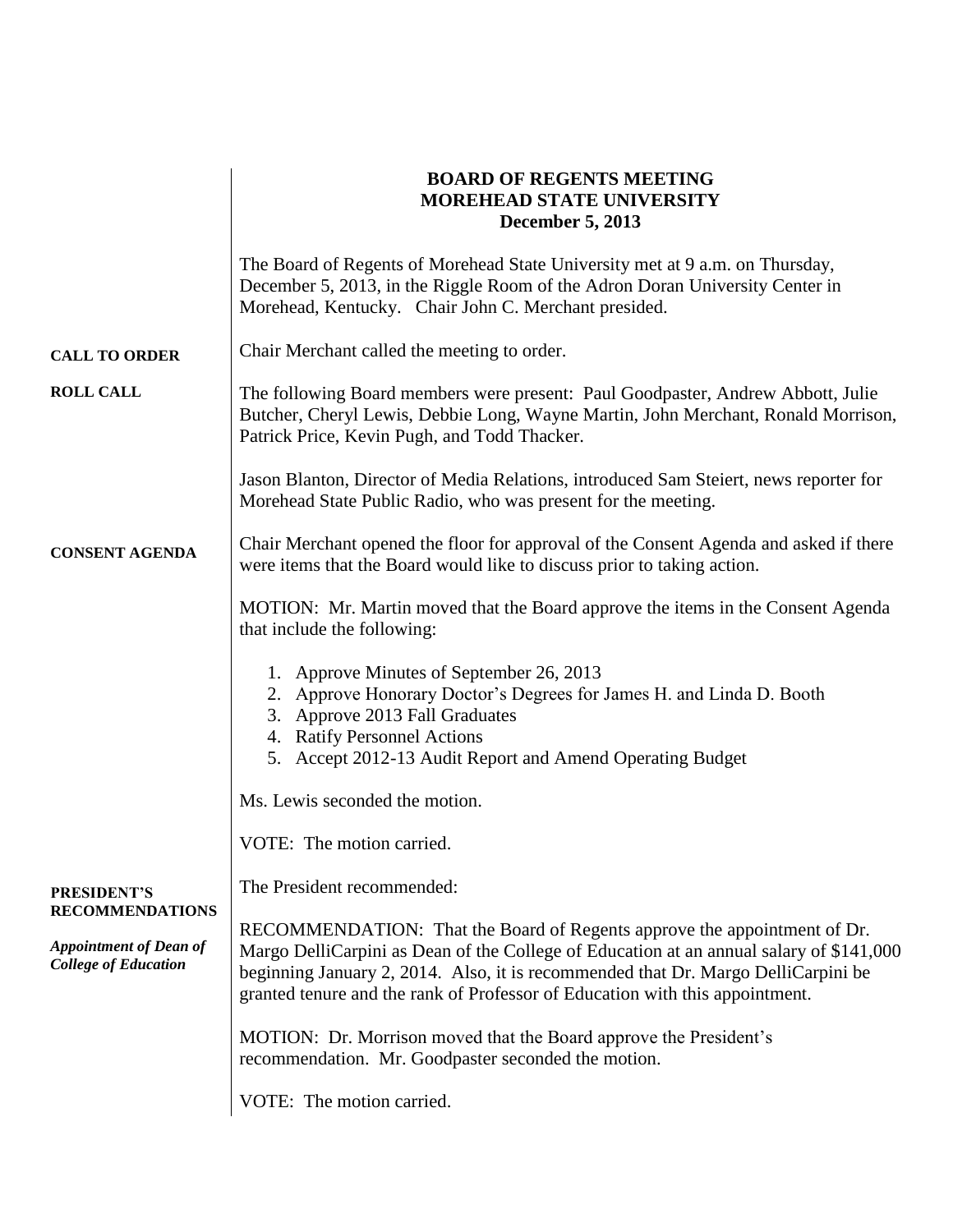|                                                   | The President recommended:                                                                                                                                                                                                                                                                                                                                                                                                                                                                                                  |
|---------------------------------------------------|-----------------------------------------------------------------------------------------------------------------------------------------------------------------------------------------------------------------------------------------------------------------------------------------------------------------------------------------------------------------------------------------------------------------------------------------------------------------------------------------------------------------------------|
| <b>Financial Statements</b>                       | RECOMMENDATION: That the Board accept the financial statements and amend the<br>operating budget for the first quarter of the fiscal year that will end June 30, 2014, and<br>amend the operating budget.                                                                                                                                                                                                                                                                                                                   |
|                                                   | (Financial Report and additional background information attached to these minutes and<br>$marked III-B-2)$                                                                                                                                                                                                                                                                                                                                                                                                                  |
|                                                   | Beth Patrick, Chief Financial Officer and Vice President for Administration, introduced<br>Kelli Owen, Director of Accounting and Financial Services, and Teresa Lindgren,<br>Executive Director of Budgets and Financial Planning, who discussed the first quarter<br>financial statements.                                                                                                                                                                                                                                |
|                                                   | Ms. Owen reported that MSU's financial picture remained stable through the first<br>quarter of the 2013-14 fiscal year. She said that total revenues increased by \$719,000<br>over last year to \$61.4 million with the majority of this increase being due to an increase<br>in housing revenue. Housing revenue increased \$700,000 due to a 4 percent increase in<br>housing rates and an increase in housing occupancy. Ms. Owen also discussed the<br>statements of revenues, expenditures & changes in net position. |
|                                                   | Ms. Lindgren discussed budget amendments and some of the significant adjustments to<br>revenue and other additions. These included unbudgeted support from the MSU<br>Foundation totaling \$174,856, endowment income allocations to Academic Affairs<br>totaling \$15,422, and other miscellaneous revenue totaling \$81,311 allocated primarily<br>to Academic Affairs. Budget allocations from fund balance for educational and general<br>purposes totaled \$659,218.                                                   |
|                                                   | MOTION: Mr. Price moved that the Board approve the President's recommendation.<br>Ms. Long seconded the motion.                                                                                                                                                                                                                                                                                                                                                                                                             |
|                                                   | VOTE: The motion carried.                                                                                                                                                                                                                                                                                                                                                                                                                                                                                                   |
|                                                   | The President recommended:                                                                                                                                                                                                                                                                                                                                                                                                                                                                                                  |
| 2014-16 Executive Branch<br><b>Budget Request</b> | RECOMMENDATION: That the Board ratify the University's 2014-2016 Executive<br>Branch Budget Request.                                                                                                                                                                                                                                                                                                                                                                                                                        |
|                                                   | (2014-2016 Operating Request for MSU and other background information attached to<br>these minutes and marked III-B-3)                                                                                                                                                                                                                                                                                                                                                                                                      |
|                                                   | Ms. Lindgren discussed the University's 2014-2016 Executive Branch Budget Request<br>that was submitted to the Governor's Office for Policy and Management, the Legislative<br>Research Commission, and the Council on Postsecondary Education (CPE). The                                                                                                                                                                                                                                                                   |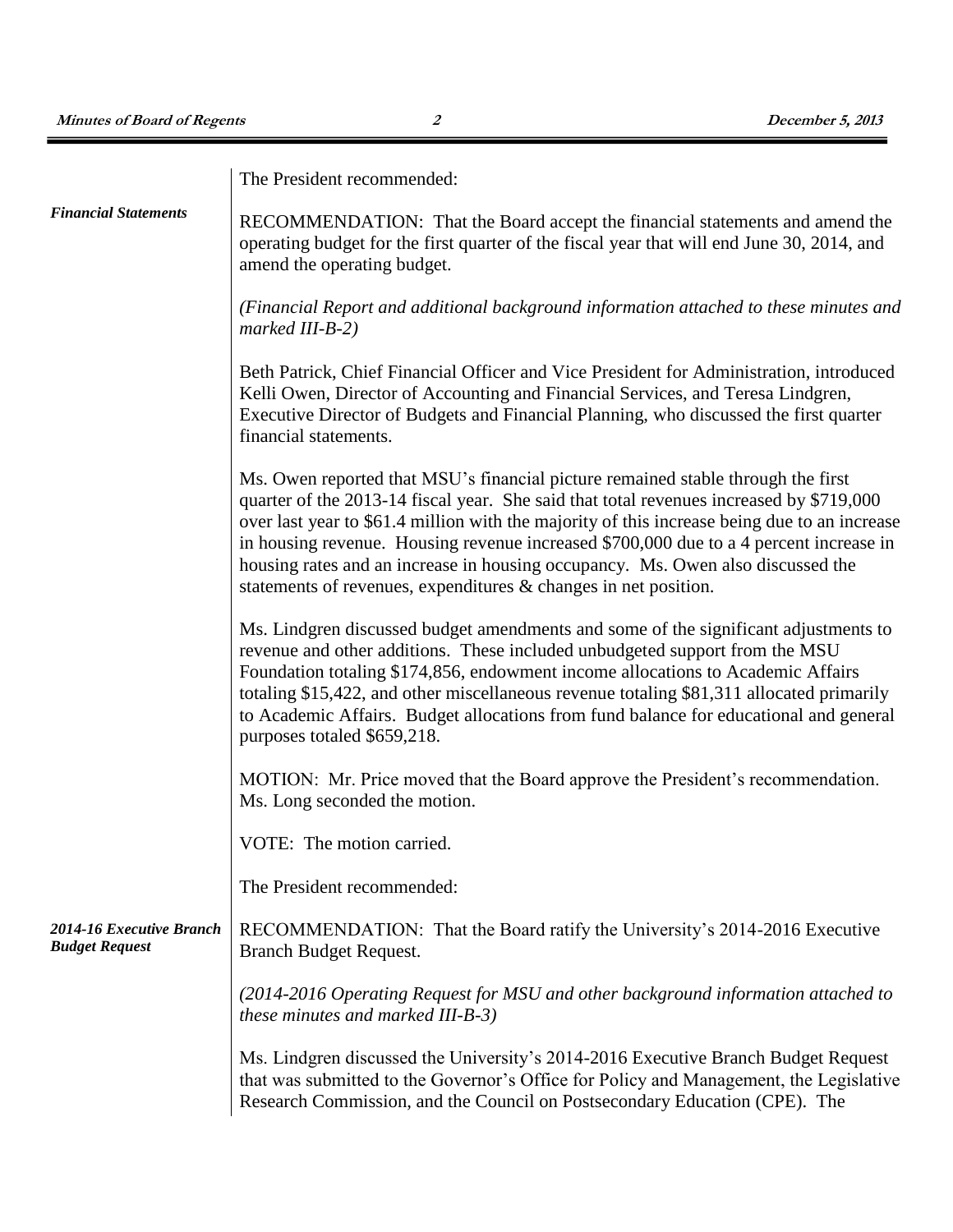|                                                                          | submission was based on the recommendation regarding the state appropriation and<br>capital project request approved by the CPE on November 7, 2013.                                                                                                                                                                                                                                                                                                                                                                                                                                                                                                                                                                                                                                                    |  |  |  |  |
|--------------------------------------------------------------------------|---------------------------------------------------------------------------------------------------------------------------------------------------------------------------------------------------------------------------------------------------------------------------------------------------------------------------------------------------------------------------------------------------------------------------------------------------------------------------------------------------------------------------------------------------------------------------------------------------------------------------------------------------------------------------------------------------------------------------------------------------------------------------------------------------------|--|--|--|--|
|                                                                          | MOTION: Mr. Goodpaster moved that the Board approve the President's<br>recommendation. Mr. Martin seconded the motion.                                                                                                                                                                                                                                                                                                                                                                                                                                                                                                                                                                                                                                                                                  |  |  |  |  |
|                                                                          | VOTE: The motion carried.                                                                                                                                                                                                                                                                                                                                                                                                                                                                                                                                                                                                                                                                                                                                                                               |  |  |  |  |
|                                                                          | The President recommended:                                                                                                                                                                                                                                                                                                                                                                                                                                                                                                                                                                                                                                                                                                                                                                              |  |  |  |  |
| <b>Reimbursement</b><br><b>Resolution</b>                                | RECOMMENDATION: That the Board adopt a Reimbursement Resolution with<br>respect to reimbursement of temporary advances made for capital expenditures to be<br>made from subsequent borrowings and taking other actions in connection therewith.                                                                                                                                                                                                                                                                                                                                                                                                                                                                                                                                                         |  |  |  |  |
|                                                                          | (Reimbursement Resolution and other background information attached to these<br>minutes and marked III-B-4)                                                                                                                                                                                                                                                                                                                                                                                                                                                                                                                                                                                                                                                                                             |  |  |  |  |
|                                                                          | Ms. Patrick indicated that the University had requested agency bond authorization in its<br>2014-2016 Biennial Budget Request in the amount of \$28 million for the construction of<br>a student residential facility on the main campus and \$2,735,000 for construction of a<br>student residence hall facility at the Derrickson Agricultural Complex. In order to<br>secure and pay for the services of the design teams prior to the bond sale, it will be<br>necessary for the University to advance funds for that purpose. In addition, to be in<br>compliance with the Internal Revenue Code relating to the issuance of tax exempt<br>bonds, the Board must declare its intent to seek reimbursement of funds advanced for<br>the project through the adoption of a reimbursement resolution. |  |  |  |  |
|                                                                          | MOTION: Mr. Martin moved that the Board approve the President's recommendation.<br>Ms. Lewis seconded the motion.                                                                                                                                                                                                                                                                                                                                                                                                                                                                                                                                                                                                                                                                                       |  |  |  |  |
|                                                                          | VOTE: The motion carried.                                                                                                                                                                                                                                                                                                                                                                                                                                                                                                                                                                                                                                                                                                                                                                               |  |  |  |  |
|                                                                          | The President recommended:                                                                                                                                                                                                                                                                                                                                                                                                                                                                                                                                                                                                                                                                                                                                                                              |  |  |  |  |
| <b>Scope of Project for</b><br><b>Student Intramural Soccer</b><br>Field | RECOMMENDATION: That the Board approve a scope of \$898,000 for the project to<br>construct the student intramural soccer field.                                                                                                                                                                                                                                                                                                                                                                                                                                                                                                                                                                                                                                                                        |  |  |  |  |
|                                                                          | (Additional Background information attached to these minutes and marked III-B-5)                                                                                                                                                                                                                                                                                                                                                                                                                                                                                                                                                                                                                                                                                                                        |  |  |  |  |
|                                                                          | Ms. Patrick said that the University initiated a project in the spring of 2013 to construct<br>a student intramural soccer field from revenue that had been collected through the<br>existing student recreation fee. The initial project scope was not expected to exceed the<br>state's capital project threshold of \$600,000. Therefore, authorization for the project<br>was not included in the University's Biennial Capital Budget Request. During the early                                                                                                                                                                                                                                                                                                                                    |  |  |  |  |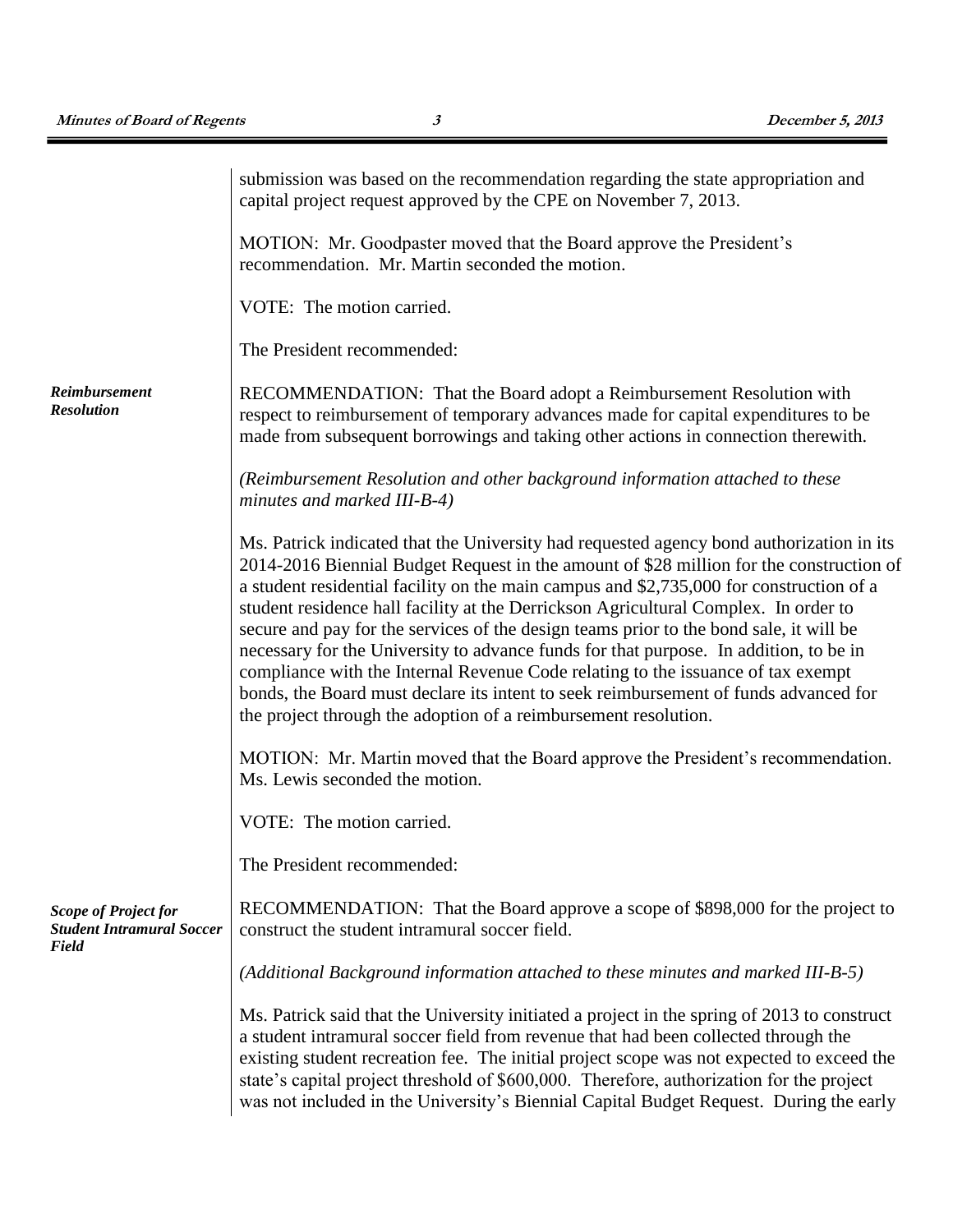|                                                                        | construction phase, however, drainage and soil conditions supported a decision to install<br>artificial turf on the field instead of natural turf to increase the sustainability of the<br>surface and maximize availability for student recreation and soccer team practice.<br>Funding to support the scope increase was acquired from the MSU Foundation. The<br>estimated cost for adding the artificial turf increased the project scope to \$850,000,<br>which required the University to seek interim capital project authorization from the<br>state. The necessary authorization was secured pending authorization from the Board of<br>Regents for the revised project scope.<br>MOTION: Mr. Martin moved that the Board approve the President's recommendation.<br>Ms. Lewis seconded the motion.<br>VOTE: The motion carried. |
|------------------------------------------------------------------------|-------------------------------------------------------------------------------------------------------------------------------------------------------------------------------------------------------------------------------------------------------------------------------------------------------------------------------------------------------------------------------------------------------------------------------------------------------------------------------------------------------------------------------------------------------------------------------------------------------------------------------------------------------------------------------------------------------------------------------------------------------------------------------------------------------------------------------------------|
| <b>REPORTS</b>                                                         | Jeffrey Liles, Assistant Vice President for Enrollment Services, presented the final 2013                                                                                                                                                                                                                                                                                                                                                                                                                                                                                                                                                                                                                                                                                                                                                 |
| <b>Fall 2013 Enrollment</b>                                            | Fall Enrollment Report. He reported that final enrollment is 11,358, a 1.7 percent<br>increase over the previous 2012 fall semester. Also, first-time freshmen increased by<br>2.2 percent, and the average ACT increased to 22.3.                                                                                                                                                                                                                                                                                                                                                                                                                                                                                                                                                                                                        |
| <b>Health Insurance &amp;</b><br><b>Benefits for Plan Year</b><br>2014 | Phil Gniot, Director of Human Resources, reported on health insurance and benefits for<br>plan year 2014. He said that the overall objective of MSU's plan is to provide the best<br>possible health insurance and benefits at the best possible cost. The University will<br>remain fully insured for 2014 in partnership with MSU's health insurance provider<br>Anthem Blue Cross Blue Shield of Kentucky.                                                                                                                                                                                                                                                                                                                                                                                                                             |
|                                                                        | Mr. Gniot said that the University's strategy for 2014 continues to include covered<br>employee spouse participation in the wellness incentives. Both employee and a covered<br>spouse can participate in two passive wellness incentives and a "well point" program<br>that can further reduce employee premiums up to \$500 annually.                                                                                                                                                                                                                                                                                                                                                                                                                                                                                                   |
|                                                                        | Mr. Thacker suggested that the administration consider establishing certain time periods<br>when employees' spouses could use the Recreation and Wellness Center free of charge.                                                                                                                                                                                                                                                                                                                                                                                                                                                                                                                                                                                                                                                          |
| <b>RECESS</b>                                                          | Chair Merchant declared a 15-minute break.                                                                                                                                                                                                                                                                                                                                                                                                                                                                                                                                                                                                                                                                                                                                                                                                |
|                                                                        | The meeting resumed at 10:45 a.m.                                                                                                                                                                                                                                                                                                                                                                                                                                                                                                                                                                                                                                                                                                                                                                                                         |
|                                                                        |                                                                                                                                                                                                                                                                                                                                                                                                                                                                                                                                                                                                                                                                                                                                                                                                                                           |
|                                                                        |                                                                                                                                                                                                                                                                                                                                                                                                                                                                                                                                                                                                                                                                                                                                                                                                                                           |
|                                                                        |                                                                                                                                                                                                                                                                                                                                                                                                                                                                                                                                                                                                                                                                                                                                                                                                                                           |
|                                                                        |                                                                                                                                                                                                                                                                                                                                                                                                                                                                                                                                                                                                                                                                                                                                                                                                                                           |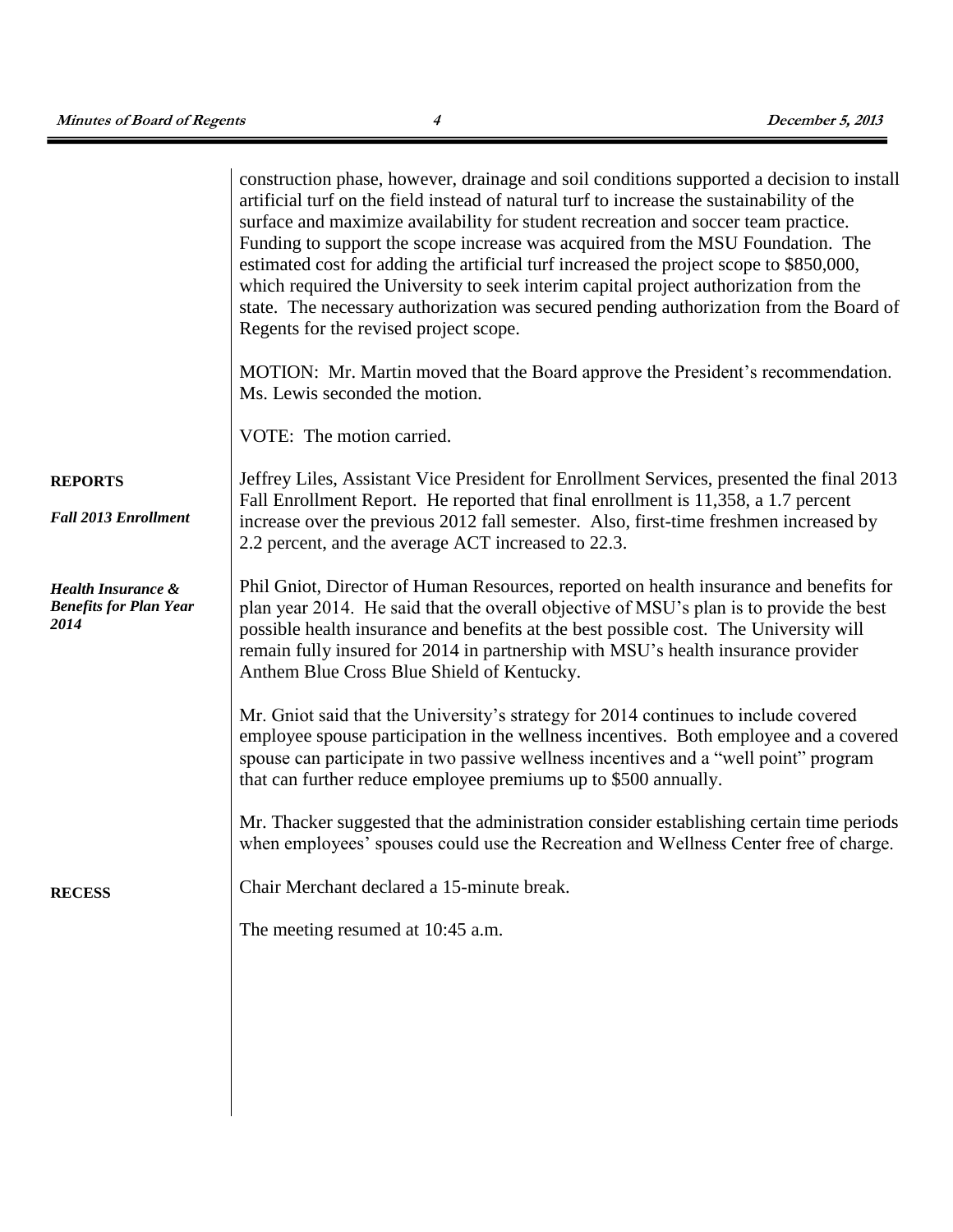### **PRESIDENT'S REPORT** Dr. Andrews reported on the following:

• ROTC to Remain Open

Morehead State's ROTC program will remain open pending a final decision after a two-year "probationary" period. The Army agreed to reassess its closure methodology and to review MSU's officer production rates over the next two years. While not yet announced, Dr. Andrews said that the Army may require a minimum production rate of 15 officers annually for MSU ROTC to remain open. The University plans to meet or exceed 15 commissions per year during this period, as well as explore additional options to improve recruitment and retention for this important program.

The University has a proud history of supporting the military and holds national service in high esteem. That is why, in this era of diminishing resources and increased accountability, the University is especially excited that the Secretary of the Army chose to keep MSU's ROTC program open.

Chair Merchant asked that a letter be sent on behalf of the Board to thank MSU's congressional delegation for their efforts given the magnitude of the situation.

MSU Named a Military-Friendly School

MSU has been recognized for the fifth consecutive year as a "Military-Friendly School" by Victory Media, which is the premier media entity for military personnel transitioning into civilian life. This places the University once again in the top 20 percent of colleges, universities and trade schools nationwide that are doing the most to embrace America's veterans as students.

In addition, MSU has been selected to the Military Times Best for Vets: Colleges 2014 rankings.

MSU Top Ranked College for the  $10<sup>th</sup>$  Straight Year

For the  $10<sup>th</sup>$  straight year, MSU has been recognized as one of the top public universities in the South in the 2014 edition of "America's Best Colleges" by *U.S. News & World Report*.

Space Science Team Launches Satellites

MSU's Space Science staff and students and their partners have launched satellites from two different continents. UniSat-t developed with the University of Rome and a commercial spin-off called the Group of Astrodynamics for the Use of Space Systems (GAUSS, Inc.) was launched from Yasny, Russia, together with a number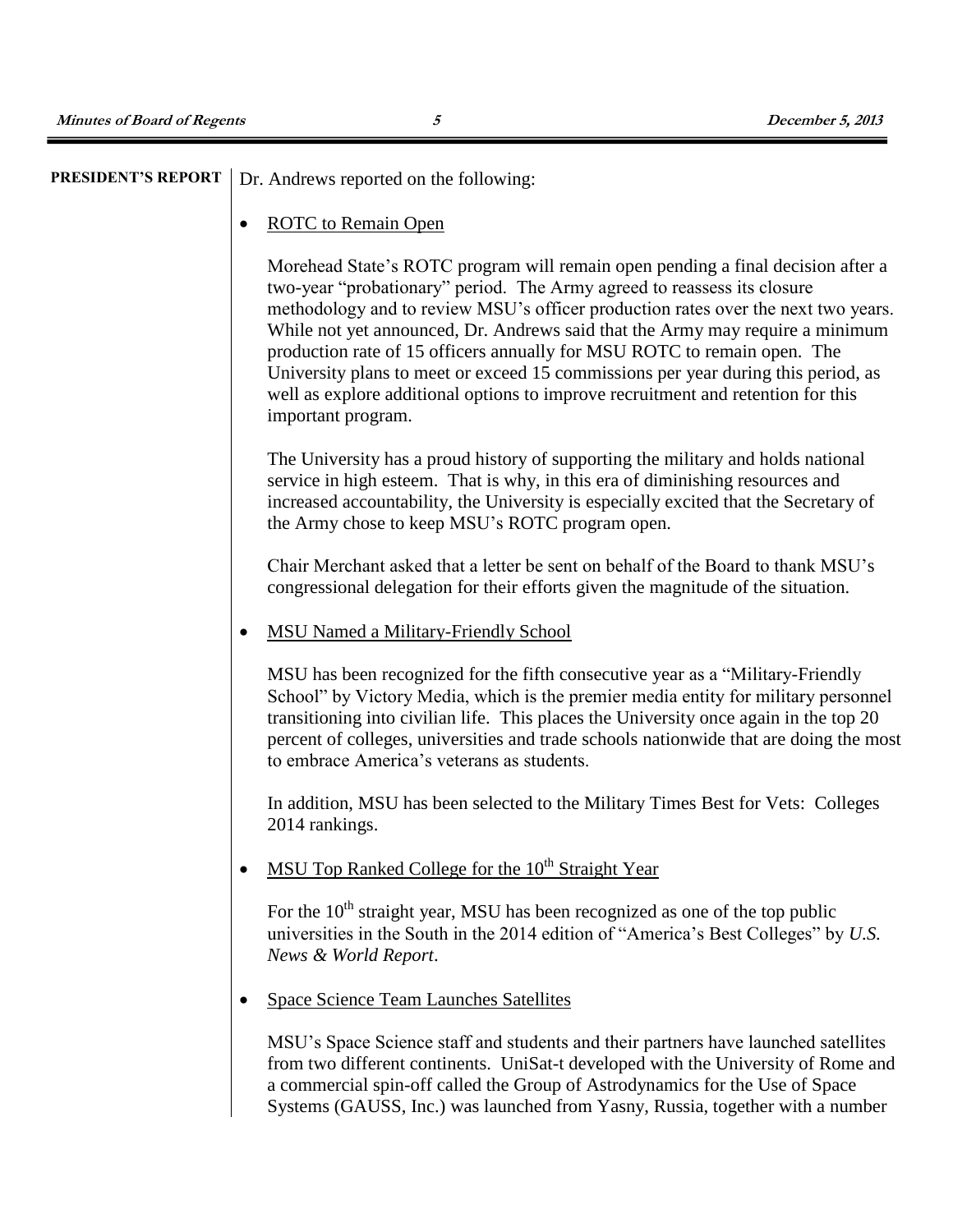of CubeSats and PocketCubes, one of which, T-LogoCube, was developed by MSU in collaboration with Sonoma State University. KySat-2 developed with Kentucky Space LLC., and the University of Kentucky was launched from NASA's mid-Atlantic launch range in Wallops Island, Virginia.

- Academic Affairs Updates
	- o Dr. Michael Hail, assistant dean of the School of Public Affairs and Business, has been appointed by President Obama to serve on the Board of Trustees of the Harry S. Truman Scholarship Foundation. The mission of the Truman Scholarship Foundation is to find and recognize college juniors with exceptional leadership potential who are committed to careers in government, the nonprofit or advocacy sectors, education or elsewhere in the public service; and to provide them with financial support for graduate study, leadership training, and fellowship with other students who are committed to making a difference through public service.
	- o Dr. Karen Pierce, assistant professor of accounting in the College of Business and Public Affairs, is president-elect of the Kentucky Business Society.
	- o Dr. Beverly McCormick, professor of real estate in the College of Business and Public Affairs, is president-elect of the Real Estate Education Association and served as chair of the Presidents' Council of that organization in 2013.
	- o The Radiography program has had a 100 percent passage rate five consecutive years, the first time in its history.
	- o The Nursing faculty went on two separate missions to Haiti in 2013 and participated in the Remote Area Medical (RAM) event.
	- $\circ$  The 21<sup>st</sup> Century Education Enterprise has begun a three-year partnership with the Kentucky Department of Education's Division of Student Success to create online digital transitional courses in English, reading, and math for 12<sup>th</sup> grade students who have not met CPE benchmarks in these academic areas. The program will be launched in spring 2014.
- Athletic Competition
	- o The Soccer Team won the OVC Championship and played in the first round of the NCAA Tournament at Wake Forest.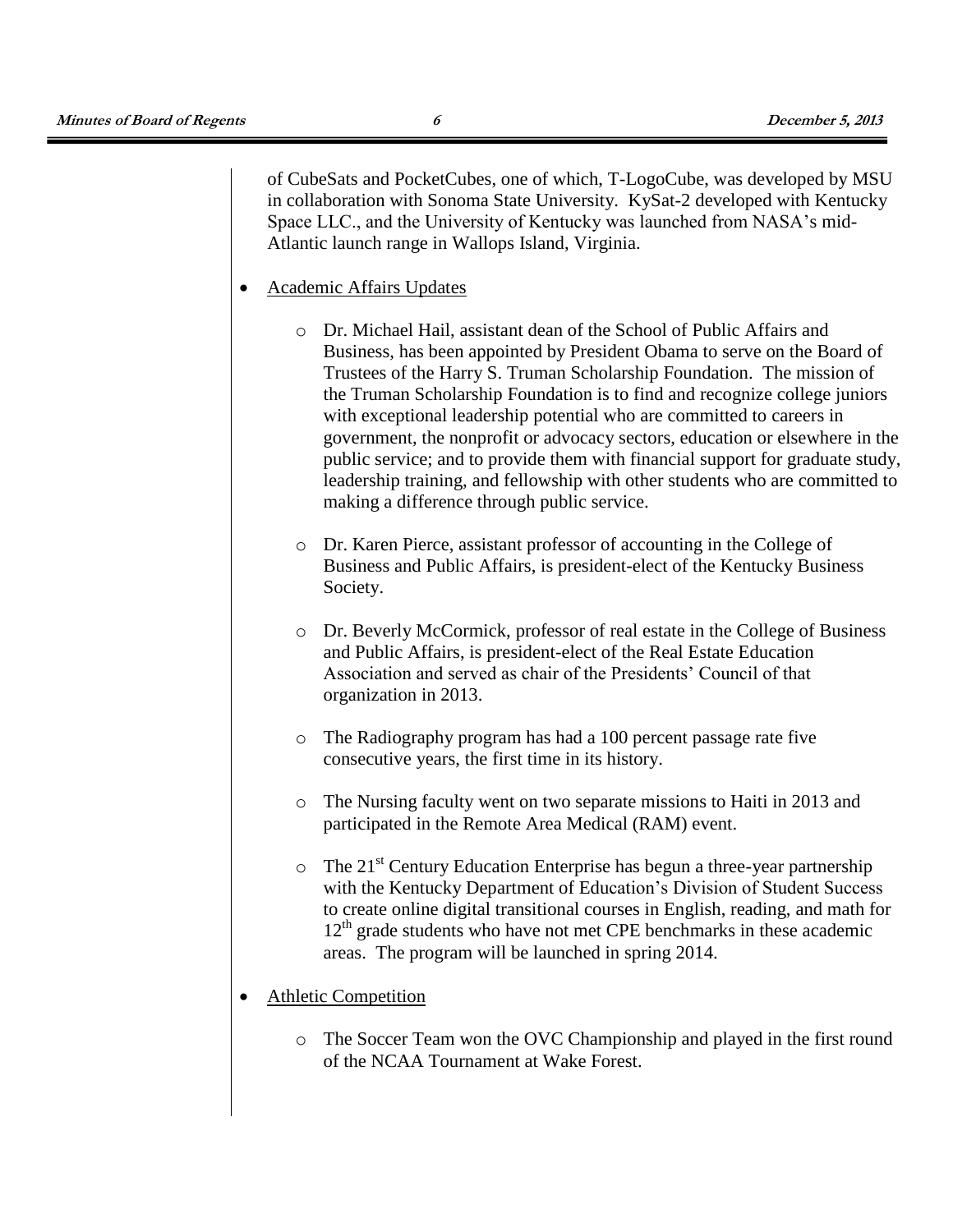**ADJOURNMENT**

| $\circ$                                                                                                   | Friday, December 6, in Champaign, Illinois.                   | The Women's Volleyball Team will participate in the NCAA tournament on                                                                                                                                                                                   |  |  |  |  |
|-----------------------------------------------------------------------------------------------------------|---------------------------------------------------------------|----------------------------------------------------------------------------------------------------------------------------------------------------------------------------------------------------------------------------------------------------------|--|--|--|--|
| The Men's Basketball Team is off to a good start and is expected to do well<br>$\circ$<br>in season play. |                                                               |                                                                                                                                                                                                                                                          |  |  |  |  |
|                                                                                                           | motion. The motion carried.                                   | Chair Merchant opened the floor for a motion to go into closed session to discuss<br>pending litigation. The Board will take no action while in Executive Session. Ms.<br>Butcher moved that the Board go into Executive Session. Mr. Price seconded the |  |  |  |  |
|                                                                                                           |                                                               | Following approximately 20 minutes in closed session, Ms. Lewis moved that the Board<br>return to open session. Mr. Price seconded the motion. The motion carried.                                                                                       |  |  |  |  |
|                                                                                                           |                                                               | Chair Merchant stated that no action was taken in Executive Session.                                                                                                                                                                                     |  |  |  |  |
| 2014:                                                                                                     |                                                               | Chair Merchant reminded the Board that 2013 Fall Commencement is scheduled<br>Saturday, December 14, at 10:30 a.m. He also announced the Board meeting dates for                                                                                         |  |  |  |  |
|                                                                                                           | <b>Work Session</b>                                           | February 27                                                                                                                                                                                                                                              |  |  |  |  |
|                                                                                                           | <b>Quarterly Meeting</b>                                      | March 13                                                                                                                                                                                                                                                 |  |  |  |  |
|                                                                                                           | <b>Work Session</b>                                           | May 8                                                                                                                                                                                                                                                    |  |  |  |  |
|                                                                                                           | <b>Quarterly Meeting</b>                                      | June 5                                                                                                                                                                                                                                                   |  |  |  |  |
|                                                                                                           | <b>Work Session</b>                                           | August 21                                                                                                                                                                                                                                                |  |  |  |  |
|                                                                                                           | <b>Quarterly Meeting</b>                                      | September 25                                                                                                                                                                                                                                             |  |  |  |  |
|                                                                                                           | <b>Work Session</b><br><b>Quarterly Meeting</b>               | November 6<br>December 4                                                                                                                                                                                                                                 |  |  |  |  |
|                                                                                                           | 11:45 a.m. Ms. Lewis seconded the motion. The motion carried. | Dr. Andrews said that the work session scheduled on February 27 would likely be a<br>Board retreat that would be held in Lexington. More details will follow.<br>There being no further business to conduct, Mr. Price moved that the meeting adjourn at |  |  |  |  |
|                                                                                                           |                                                               | Respectfully submitted,                                                                                                                                                                                                                                  |  |  |  |  |
|                                                                                                           |                                                               | Carol Johnson, Secretary                                                                                                                                                                                                                                 |  |  |  |  |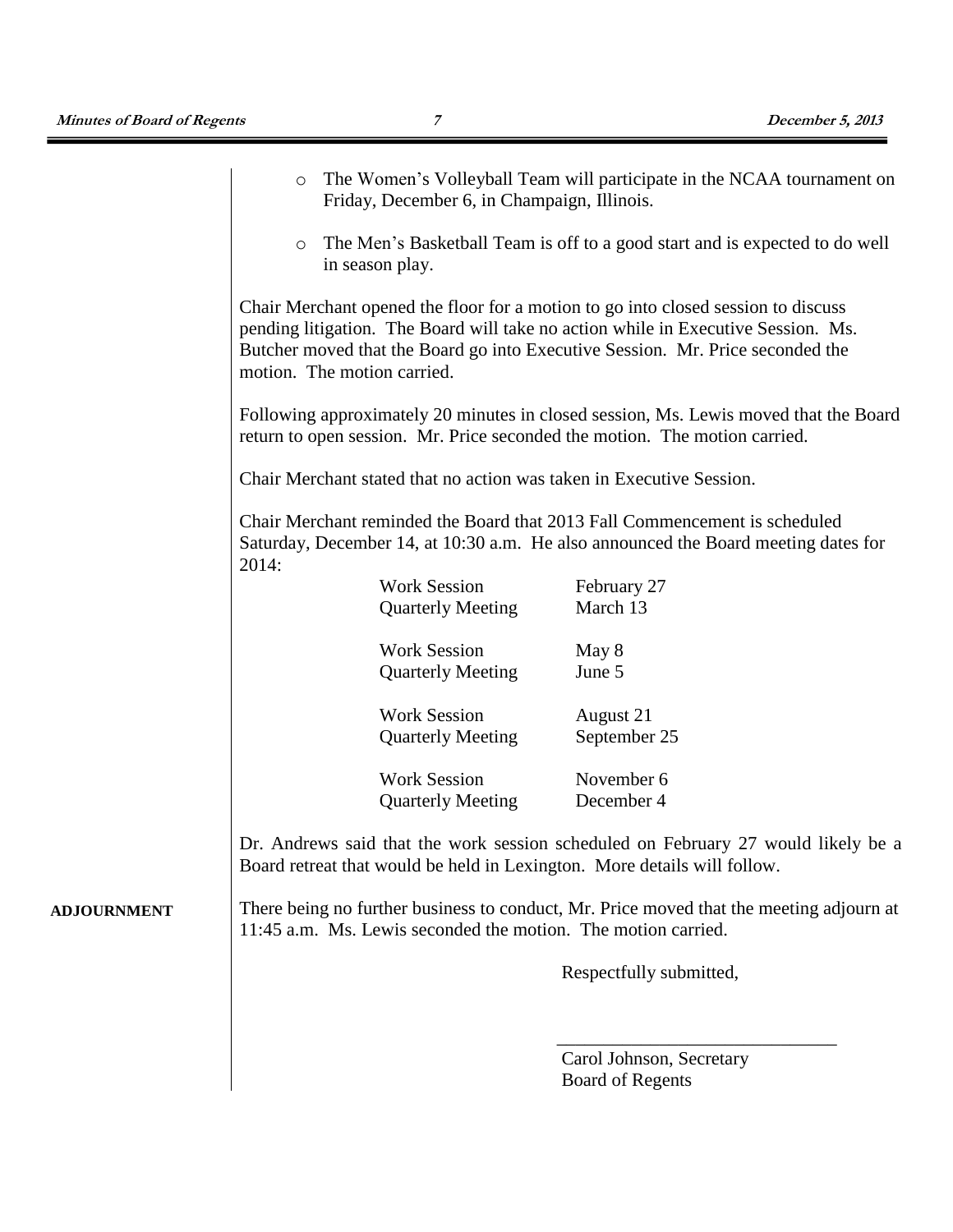That the Board exercise the option to renew the banking services contracts for the period July 1, 2014 to June 30, 2015 with US Bank of Morehead for the main campus banking, and with Citizens National Bank in Ashland, Citizens National Bank in Prestonsburg, Traditional Bank in Mt. Sterling, and Commercial Bank in West Liberty to continue to serve as depositories for funds collected at those respective regional campus centers.

### **Background:**

The University is required by KRS Chapters 41 and 164A to designate depository banks for all funds collected. The method for selecting the banks is set forth in the Kentucky Model Procurement Code, KRS Chapter 45A.

Using the guidelines for competitive bidding of contracts in KRS Chapter 45A, proposals for banking services were requested in 2012 from the four banks having a presence in Morehead. At the close of that process, a contract was awarded to US Bank for the period beginning July 1, 2012 and ending on June 30, 2013. The contract contained options for four additional one-year renewal periods.

Contracts were also awarded to banks in Ashland, Prestonsburg, West Liberty, and Mt. Sterling for banking services for the regional campus centers. These accounts function as clearing accounts for regional campus business transactions. Receipts deposited into the accounts are transferred to the main campus account on a frequent basis. The contracts are with Citizens National Bank for Ashland and Prestonsburg, Traditional Bank for Mt. Sterling, and Commercial Bank in West Liberty.

All contracts will be effective from July 1, 2014 to June 30, 2015.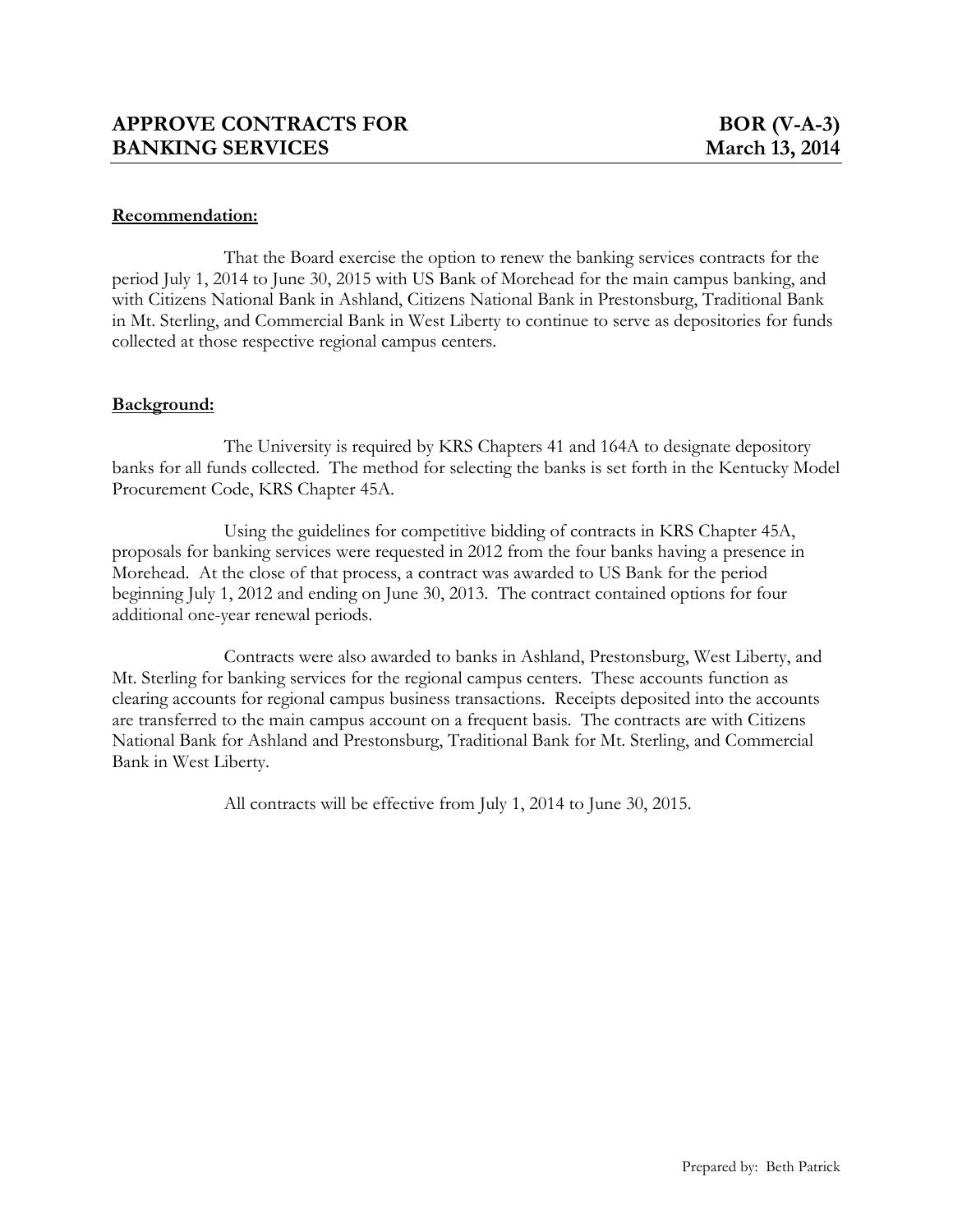# **TENURE WITH PROMOTION, 2014** March 13, 2014

#### **Recommendation:**

That the Board of Regents approve the granting of tenure and promotion to those who are assistant professors to the associate professor rank for the following faculty members with the issuance of their contracts for the 2014-2015 year:

> Dr. Jody Fernandez, assistant professor of education (MGSE) Dr. Sarah Hawkins-Lear, assistant professor of education (ECES) Dr. Lee Nabb, assistant professor of adult and higher education (FGSE) Dr. Kelly Collinsworth, assistant professor of legal studies Ms. Natasha Davis, assistant professor of dance Dr. Itza Zavala-Garrett, assistant professor of Spanish Dr. Sanjeev Adhikari, assistant professor of applied engineering and technology Dr. David Butz, assistant professor of psychology Dr. R. Duane Skaggs, assistant professor of mathematics

#### **Background:**

Assistant professors who successfully gain tenure are automatically promoted to the rank of associate professor without further review by the University Promotion Committee. Faculty members are responsible for developing their own tenure portfolios for submission to their peers and administrative supervisors for analysis and review during the first semester of the last year of their probationary period. These portfolios are reviewed by departmental committees, as well as by the candidate's department chair and college dean. The University Tenure Committee receives and reviews the recommendations from these peer groups and administrators and forwards its recommendations to the Provost. The President, based upon recommendations from the Provost, submits his recommendations to the Board of Regents.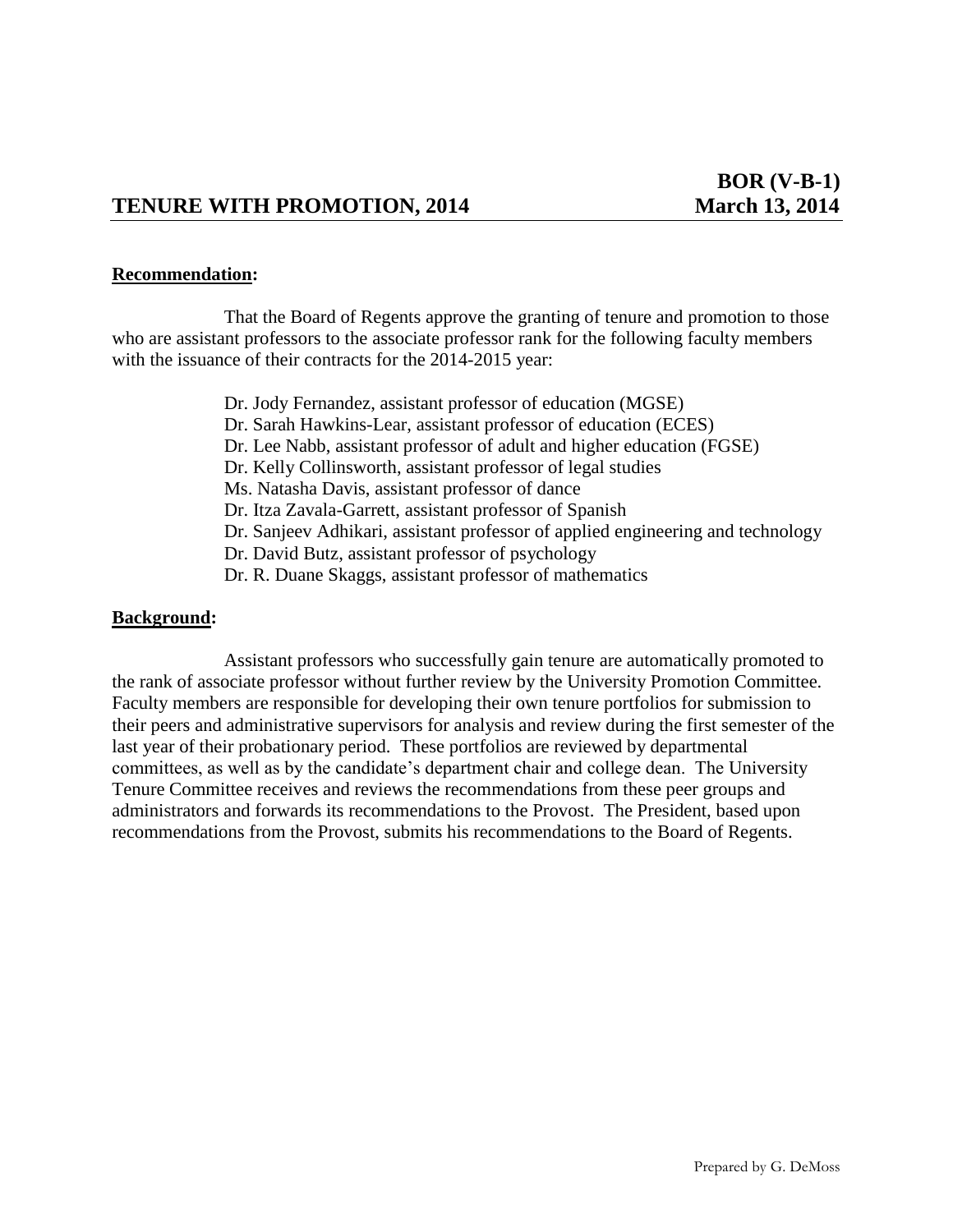That the Board of Regents approve the granting of sabbatical leaves for the following faculty:

- Dr. Thomas Pannuti, associate professor of astrophysics and space science 2014-2015 academic year
- Dr. Kristina DuRocher, associate professor of history, Spring 2015 semester
- Dr. Chien-Chih Peng, associate professor of finance, Spring 2015 semester

### **Background:**

Faculty members desiring sabbatical leaves submit their application to be evaluated by their departmental committee, department chair, college dean, and the Professional Development Committee. These committee evaluations are forwarded to the Provost who recommends to the President for his recommendation to the Board of Regents.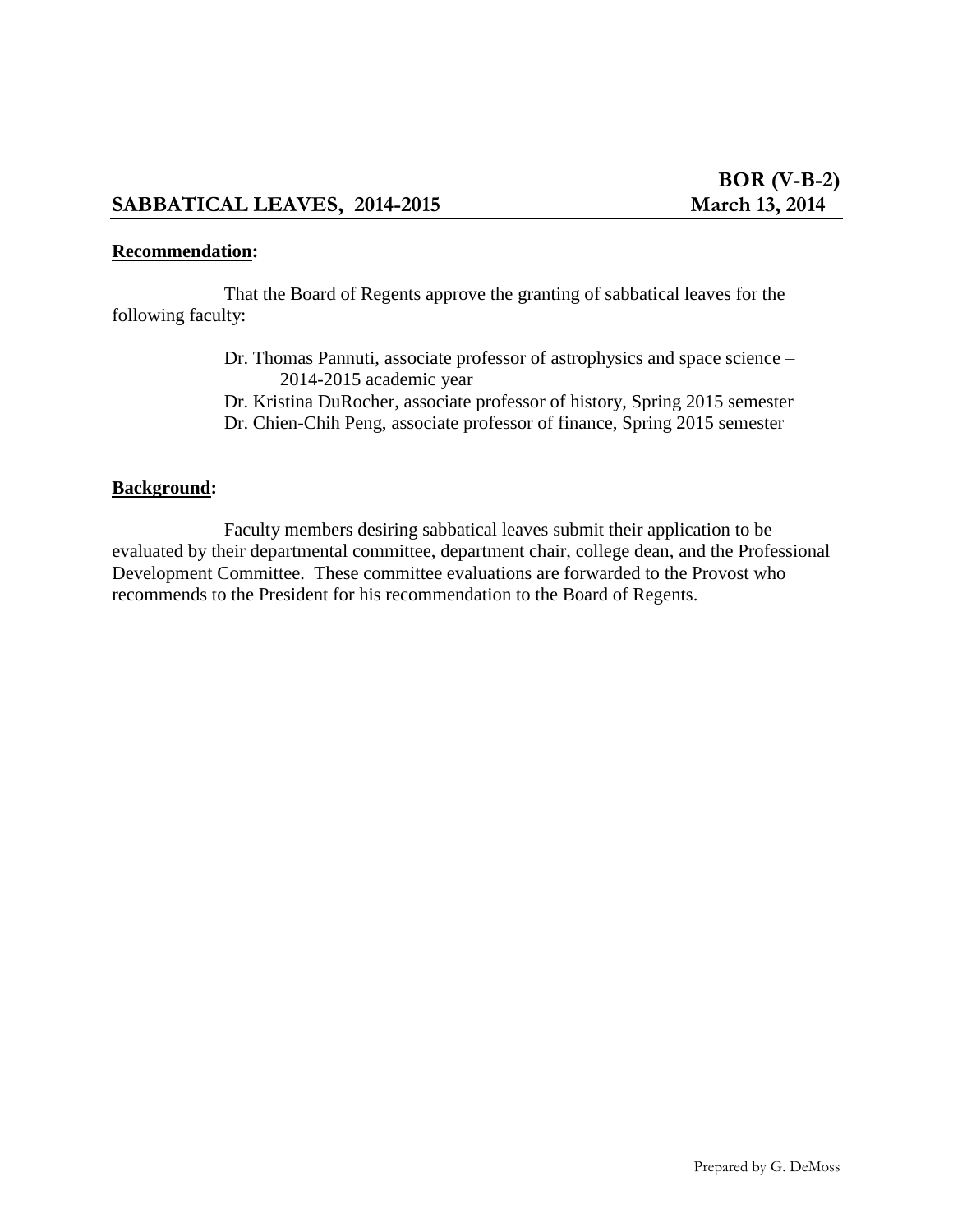That the Board of Regents approve the proposal by the MSU Department of Earth and Space Sciences for the Master of Science in Space Systems Engineering (MSSE) degree.

#### **Background:**

In 2012 faculty and staff of the Space Science Center (SSC) proposed the MSSE. The MSSE will be unique in the state and in the region. The most similar degree programs are MS Programs in Astronautical Engineering, which are focused on spacecraft engineering. The MSSE includes spacecraft engineering *and* satellite mission operations, a slightly different approach. Aerospace engineering programs are related, but are broader in scope in that they focus on aircraft design as well as spacecraft design. Currently, there are no aerospace or astronautical engineering programs in Kentucky. There are only four MS degree programs in astronautical engineering and 52 MS programs in aerospace engineering in the U.S. Of the four MS programs in astronautical engineering, two are at military installations and two are on the west coast and east coast, respectively. The MSSE will be the only nonmilitary-based space engineering master's program in the central U.S.

#### **Purpose:**

A significant need exists in the workforce for the type of engineer that this program will produce. Fifteen percent of the US GDP is now related to aerospace, and the aerospace industry supports more than 15 million high quality American jobs. The aerospace industry has experienced eight consecutive years of growth. As of 2013, aerospace is the number one manufactured export in Kentucky. The job market for all areas of the space sector, including aerospace engineers, electrical and mechanical engineers, technicians, earth station operators, and micro-nanotechnology engineers, is robust—all epitomizing  $21<sup>st</sup>$  century jobs. The MSSE has the potential to increase our applied research and technology to create new knowledge and ultimately regional economic growth. Scientists and engineers play a vital role in building the 21st century enterprises that will create solutions and jobs critical to solving the large, complex, and interdisciplinary problems faced by society. Many of these complex societal problems are solved by the utilization of space assets. From financial and data transfer to national defense and homeland security to the search and management of natural resources, space plays a vital role. Applied research conducted by graduates will no doubt lead to commercializable technologies and that, combined with their contributions to existing companies in Kentucky in the emerging aerospace industry and related industries (electrical engineering, telecommunications, electronics, and computer-aided design), will ultimately lead to increased economic growth.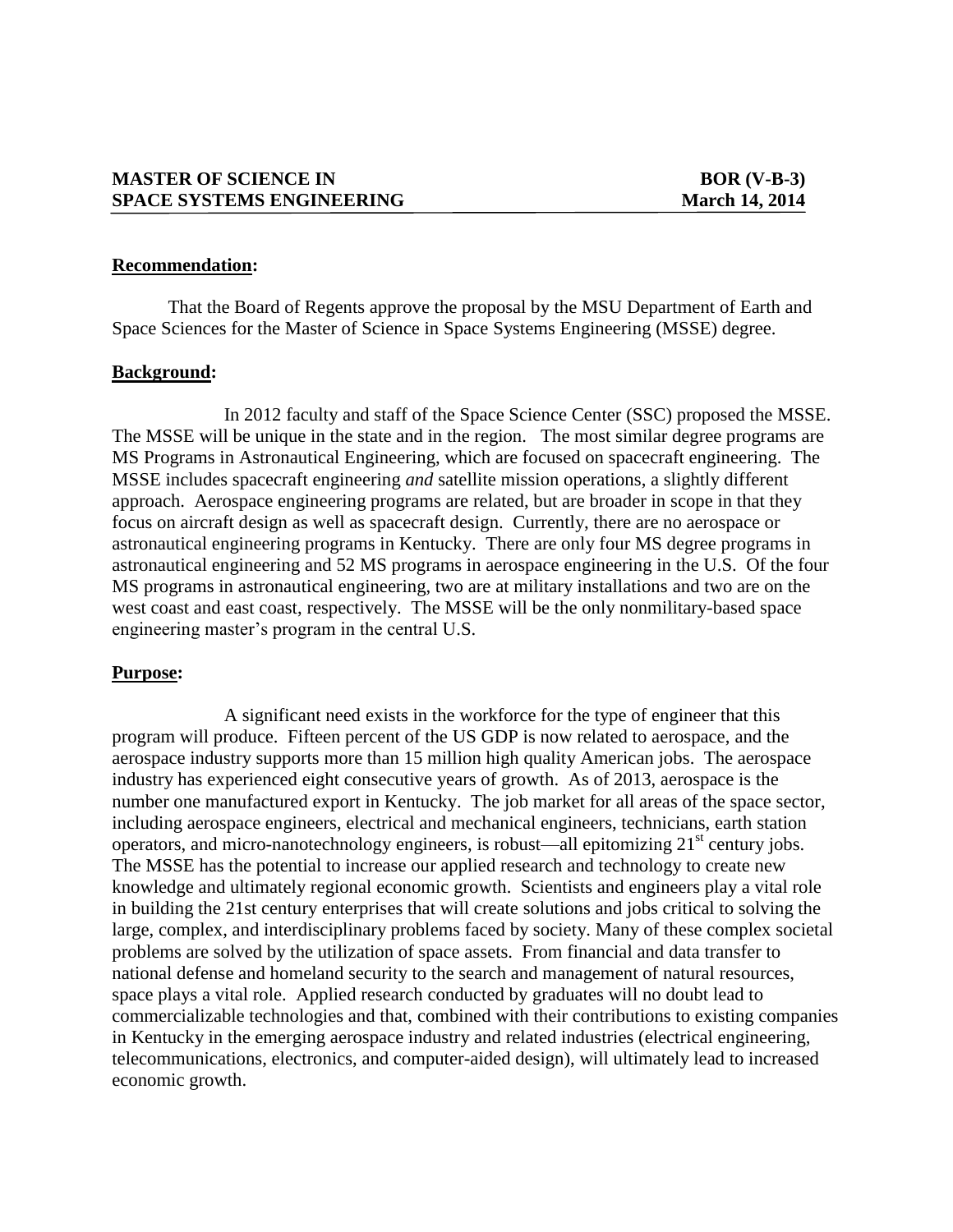The courses will be taught by experienced faculty with experience in the aerospace industry. The curriculum is intensely hands-on, focusing on design, fabrication and testing processes involved in satellite technologies. The world-class facilities of the SSC will support implementation of embedded laboratories and research toward a master's thesis that every student will be required to complete.

This proposal has been approved by the EASS Department Curriculum Committee, the EASS Department Chair, the College of Science and Technology (CST) Graduate Curriculum Committee, the CST Dean, the University Graduate Curriculum Committee, the Provost, and the MSU President. It has successfully undergone the requisite 45 day review period and the pre-proposal was approved by the CPE.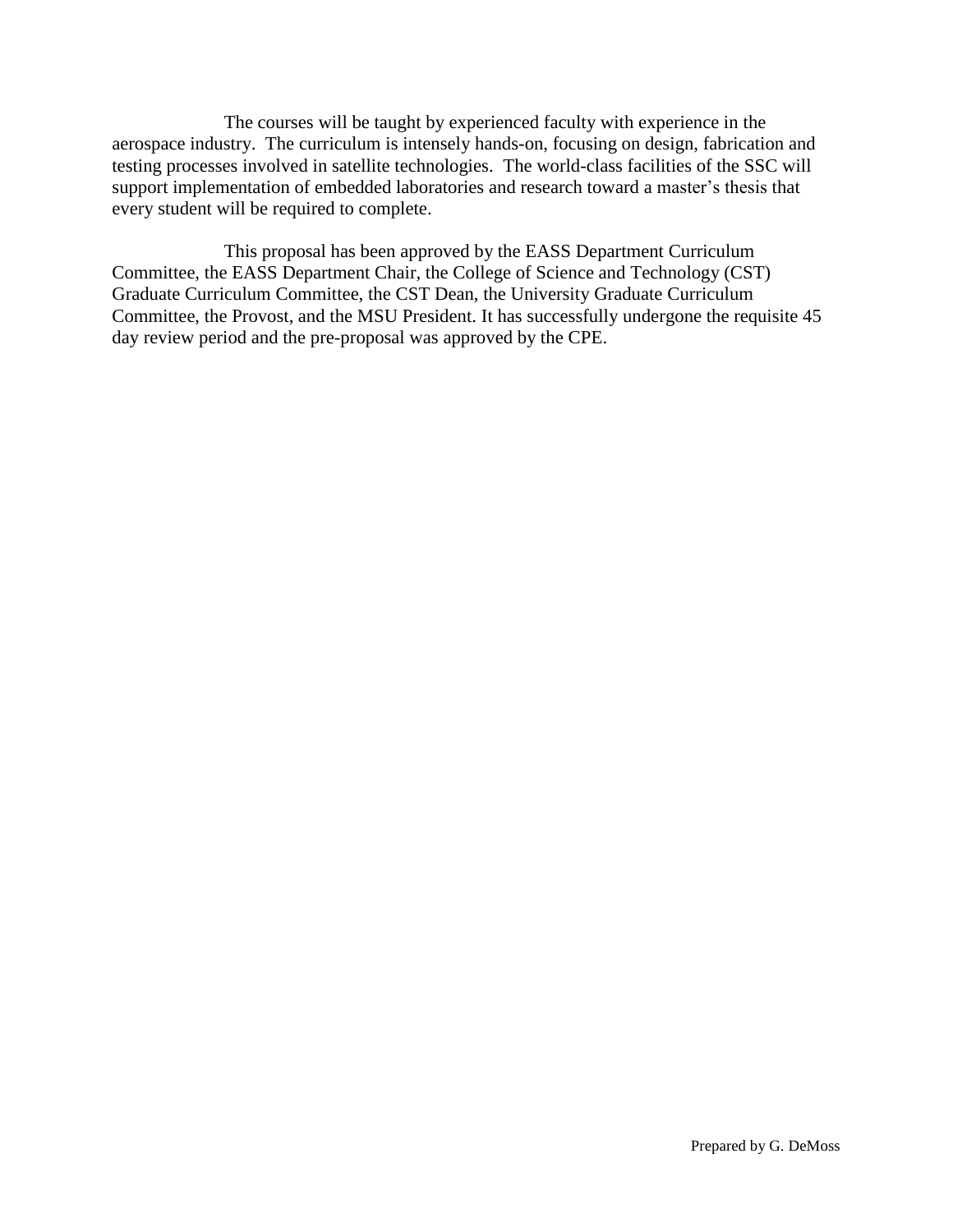That the Board of Regents approve the proposed Campus Master Plan.

### **Background:**

The Kentucky General Assembly and the Council on Postsecondary Education require an approved Campus Master Plan for use in the Commonwealth's capital planning process. The Campus Master Plan is used as the basis for the formulation of the institution's Six-Year Capital Plan and Biennial Capital Budget Request, serving as the short and intermediate planning document for the campus's decision making related to real property acquisitions and campus development.

Since 1990, the University has relied on a Board approved Campus Master Plan to guide decisions related to the short and long range development of the campus. The development of a comprehensive, long-range Campus Master Plan was first authorized by the Board of Regents in 1988 to address land use planning and facility needs of the University. The Board of Regents approved the initial Campus Master Plan in 1990 following significant involvement by the University and community. The Plan was updated and amended by the Board of Regents in 1997.

Between 1997 and 2002, the Board amended the Plan on two occasions to incorporate property into the Plan to meet the long-range needs of the University. In 2002, the University undertook a more comprehensive update, resulting in development of Master Plan Goals and Design Objectives, and alignment of the plan with the University's Strategic Plan 2001-2006, the enrollment and retention goals set by the CPE to support the Vision 2020 Action Agenda for the Commonwealth, and the CPE's Space Planning Guidelines. The Board of Regents approved the update and amendment of the Campus Master Plan in June 2002.

Since 2002, the Board has amended the Campus Master Plan on two occasions to incorporate property into the Plan to meet the long-range needs of the University (CHER building and Support Services warehouse). However, no other comprehensive updates to the Plan have been undertaken from 2002 to the present time.

In 2013, University administration decided that significant time had passed since the last Campus Master Plan update and a comprehensive review was needed. A request for proposal was issued in January 2013. Element Design, a landscape architecture, engineering, and planning firm based in Lexington, Kentucky, was selected as the consulting firm to assist the University in developing an updated Campus Master Plan.

The project progressed through three phases: Assessment, Collaboration, and Recommendations. To kick off the Assessment phase, Element Design visited campus in June 2013 to interview academic and administrative senior leadership, and visited again later in the month to conduct two days of workshops with a broader group of stakeholders from academic, facilities, and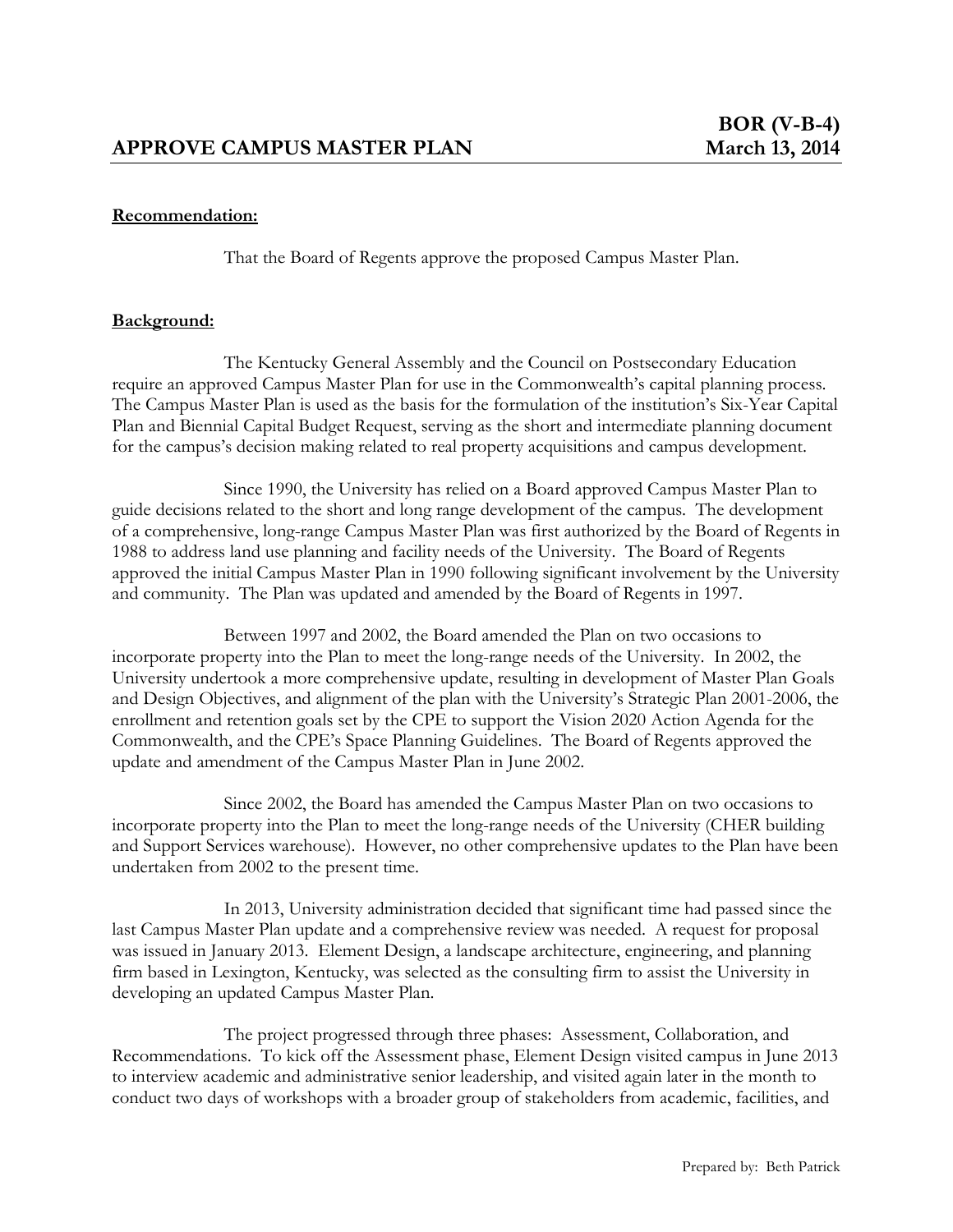student activities to get their perspectives on existing campus conditions. Additional workshops were held in July, again with groups representing academic, facilities and student activities. Sessions with representatives from the greater Morehead and Rowan County community were also held during the Assessment phase.

The Collaboration phase began with three days of working sessions in September 2013 with committees representing each of the University's divisions. An open student form was also held in September. Students were invited by mass email and social media to participate and provide input on concept sketches. Also during the Collaboration phase, faculty and staff were invited via mass email and web announcement to participate in either of two open forums in October.

Following this, the project moved into the Recommendation phase, where Element Design began to prepare and share their recommendations with the project's steering committee. The firm worked with the committee to refine and finalize the Recommendations. The final document is expected to be complete within the next month.

Throughout the project, the University has maintained and continuously updated an internal web site for the project, including presentations from the consulting firm and meeting notes. This web site can be accessed by all faculty and staff of the University.

### **SUMMARY OF SIGNIFICANT PLAN ADJUSTMENTS/HIGH PRIORITY PROJECTS**

The campus was reviewed in five sections including a residential precinct, performing arts/entry precinct, athletics precinct, central lawn precinct and a west campus precinct. Significant study was given to both pedestrian and vehicular traffic flow, parking, signage and way finding. The plan incorporates the work completed from the 2006 Comprehensive Housing Master Plan completed by Brailsford & Dunlavey that included work to modernize the entire housing system through renovations, demolitions and construction of new facilities. Also incorporated into the new Campus Master Plan was work initiated for the Athletics Facilities through a master plan completed in 2010 by Heery International, Inc.

Projects identified in the plan were categorized in the plan for implementation by priority level (low, medium, high and highest). The following projects are identified with a high and highest priority.

### Central Campus

- Create green space and paths for pedestrian/bike traffic through the closure of Battson-Oates Drive between ADUC and Lappin Hall and University Boulevard starting at Elizabeth Avenue and traveling through central campus
- Replace campus main electrical switchgear
- Phase II renovation and addition to the Adron Doran University Center (pending state funding)
- Acquire strategic properties and expand parking along Second Street
- Soften Bell Tower courtyard and begin formation of great lawn space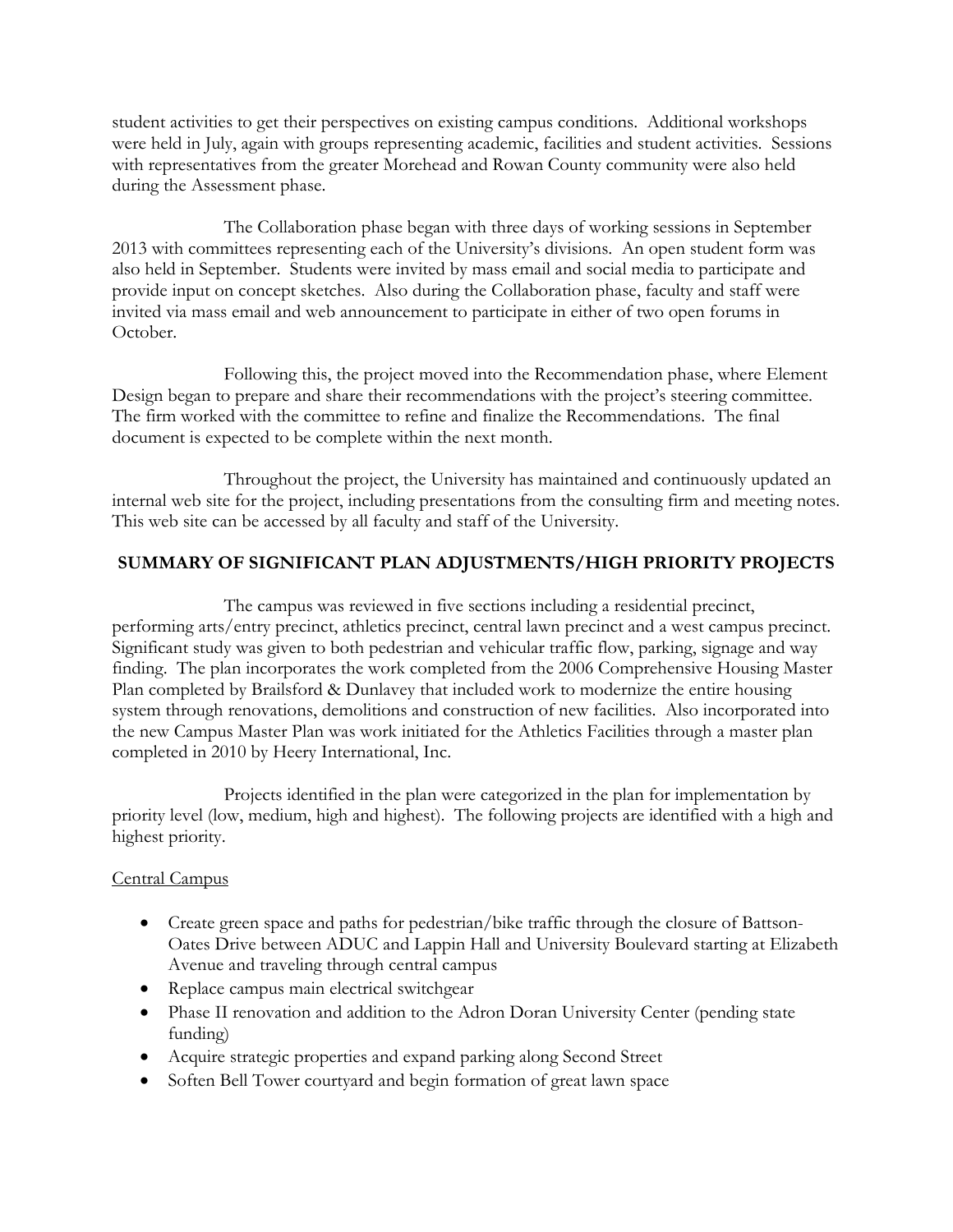### Residential Campus

- Construct new 600 bed residence hall on main campus and 50 beds hall at the University farm
- Raze Waterfield Hall and construct student parking garage with dining commons area

## Performing Arts/Main Entrance

- Demolish Brass Eagle Apartment property and convert to parking until Alumni/Welcome Center construction begins
- Construct Main Campus gateway with landscaping

### Athletic Complex

- Relocate high voltage electric service lines from steam tunnel to underground
- Renovate McClure Pool area for Volleyball venue
- Construct new tennis courts on former Downing Hall location
- Expand baseball field and construct new stadium facility
- Construct softball field on former site of tennis courts

### West Campus

• Fourth Street Campus Access Improvements

# **IMPLEMENTATION**

The Campus Master Plan is considered to be a blueprint to guide the University in future property acquisitions and capital project planning and prioritization. Approval of this plan by the Board does not approve any specific project, fund source or timeline but only the conceptual blueprint to guide future recommendations for capital planning and development. Individual capital projects included in the plan will be brought to the Board for approval according to bylaws and with appropriate state authorization as required by statute.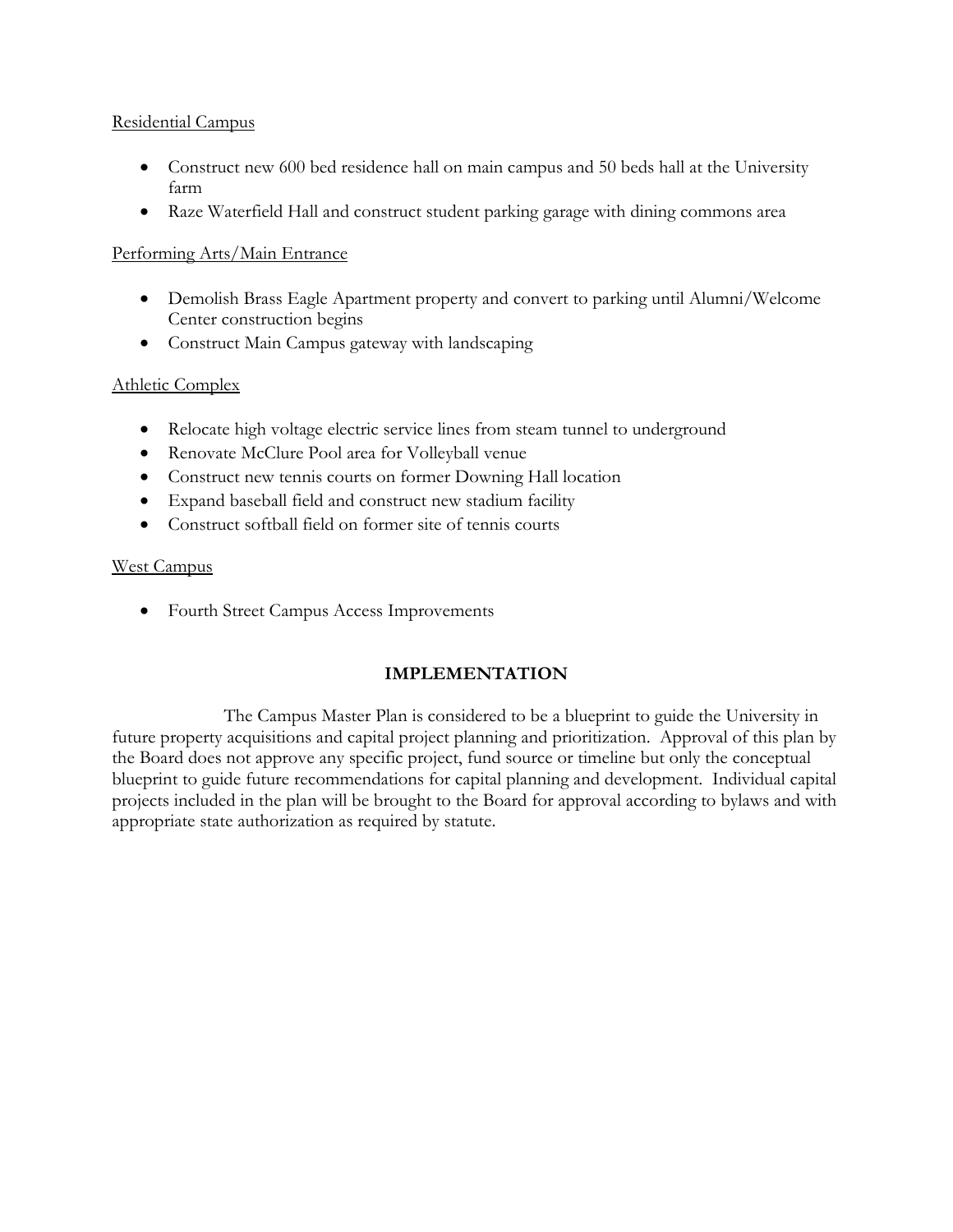That the Board accept the financial statements and amend the operating budget for the second quarter of the fiscal year that will end June 30, 2014, and amend the operating budget.

#### **Background:**

The University has a statutory requirement to furnish quarterly financial reports to the Board of Regents. Financial statements have been prepared as of December 31, 2013, the second quarter of the fiscal year ending June 30, 2014. The statements, along with management's discussion and analysis and budget amendment information are attached.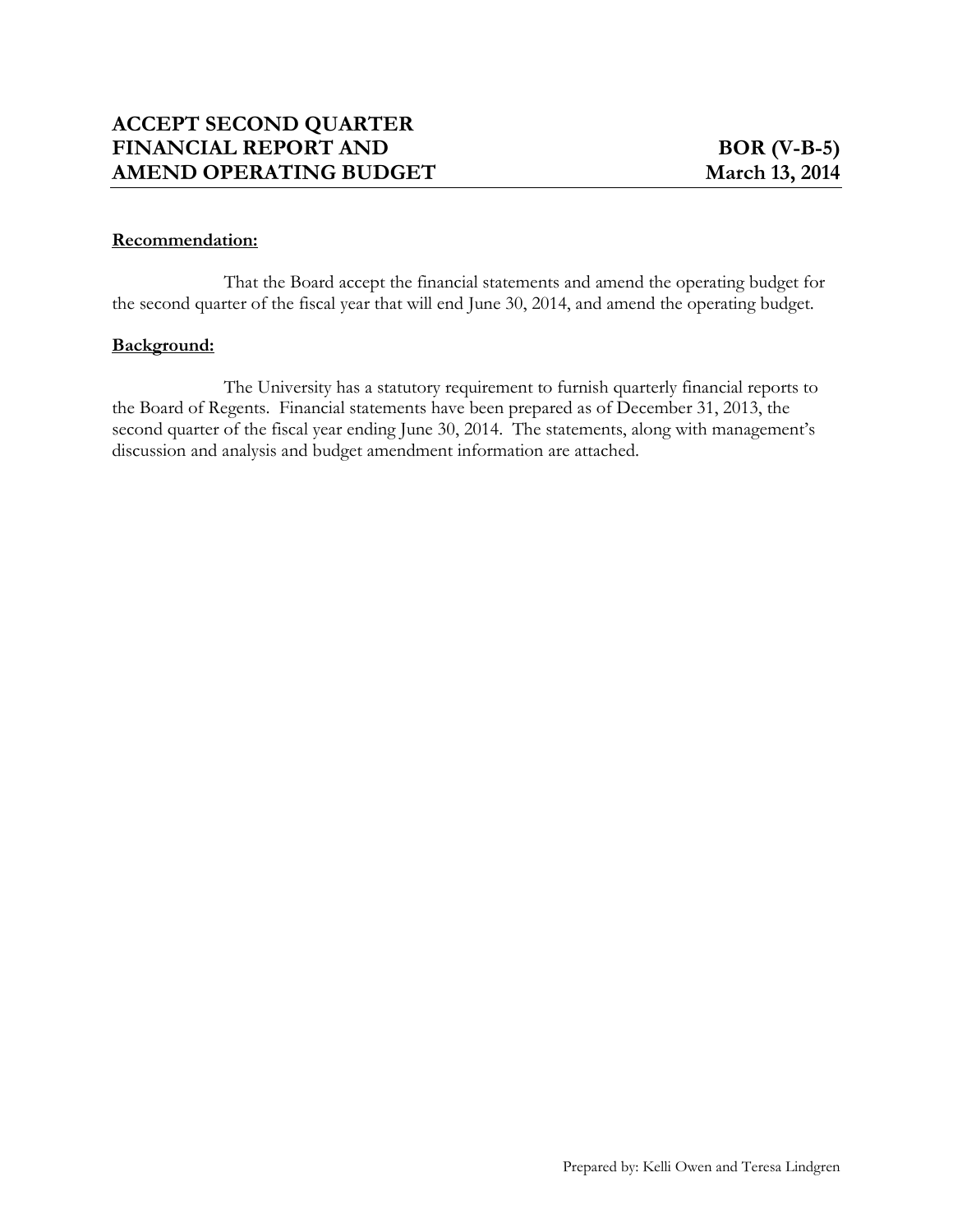#### **Morehead State University Management's Discussion and Analysis Second Quarter Financial Statements December 31, 2013**

This discussion and analysis of Morehead State University's financial statements provides an overview of the University's financial activities for the six months that ended on December 31, 2013. The statements and this discussion and analysis have been prepared by Accounting and Financial Services staff.

#### **Using These Financial Statements**

 This report consists of two basic financial statements. The Statements of Net Position include information about the assets, liabilities and net position, of the entire University. The Statements of Revenues, Expenditures and Changes in Net Position provide information about the unrestricted current funds revenues, expenditures and transfers of the University. The statements are prepared on an accrual basis and reflect the results of all transactions that affect the financial status of Morehead State University. These financial statements have not been prepared in full accordance with *Government Accounting Standards Board Statement 35 (*GASB 35). Interim statements are prepared using a fund approach to facilitate budget comparisons and management decisions. Year-end statements are prepared in the GASB 35 format.

#### **Financial Highlights**

 Morehead State University's financial picture remains stable through the second quarter of the 2013-2014 fiscal year. During the period July 1, 2013 through December 31, 2013 the University operated with a surplus of revenues over expenditures and transfers in the amount of \$36,616,281. This level of operating surplus is expected at this time, since most of the billings for the Spring 2014 semester are reflected in the tuition and fees revenue and only expenditures through December 31, 2013 are reflected. As the fiscal year proceeds, the variance between revenues and expenditures will continue to decrease and should reflect a more appropriate operating surplus or deficit.

#### **Significant trends and variances for the six months are summarized as follows:**

- Total revenues increased \$1.2 million over last year to \$109 million. The majority of this increase was due to an increase in tuition and housing revenue. Tuition revenue increased \$832 thousand due to a 2.9% increase in the undergraduate resident full time rate and an increase in undergraduate student enrollment. Housing revenue increased \$782 thousand due to a 4% increase in housing rates and an increase in housing occupancy.
- The percent of actual total revenue to budget was 74.33% at December 31, 2013 and 78.61% at December 31, 2012. This percentage would be expected at this time, since most of the billings for the Spring 2014 semester are reflected in revenue.
- Total expenses were approximately \$72.5 million at December 31, 2013 and \$66.6 million at December 31, 2012. The \$5.9 million increase in actual expenses is related to budgeted increases in fixed costs such as utilities, scholarship commitments, debt service, employee retirement benefits, and the implementation of a new employee compensation model. Construction and renovation costs have also contributed to the increase in expenses.
- Net change in net position decreased \$4.5 million to \$36.6 million as compared to \$41.1 million at December 31, 2012. This is primarily related to the increase in total expenses.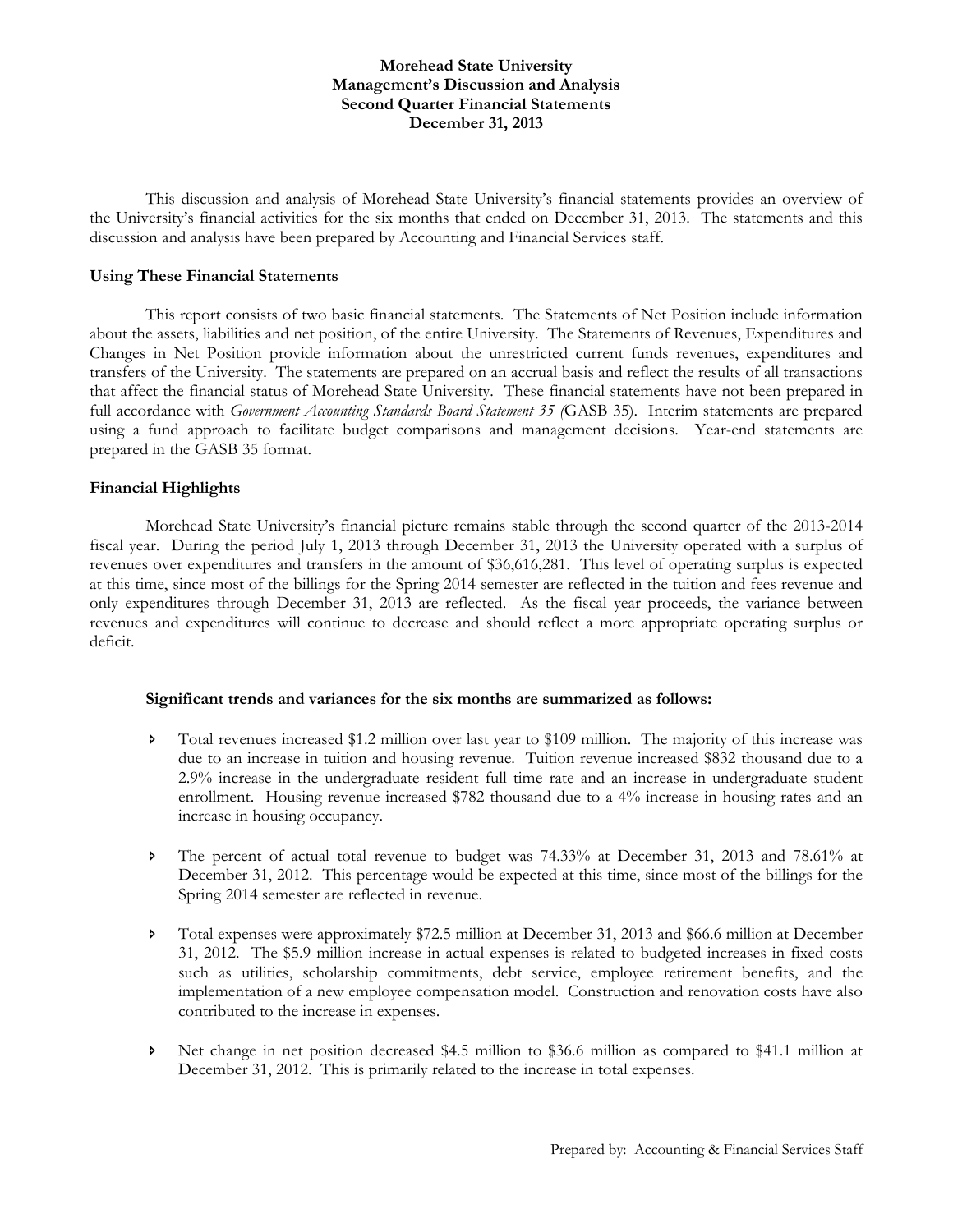### **Morehead State University Unrestricted Current Funds Statements of Revenues, Expenditures & Changes in Net Position For the Six Months Ended December 31, 2013 and 2012**

|                                      |               | 2013-2014     |               |               | 2012-2013     |               |
|--------------------------------------|---------------|---------------|---------------|---------------|---------------|---------------|
|                                      |               |               | Percent of    |               |               | Percent of    |
|                                      | Amended       |               | Actual to     | Amended       |               | Actual to     |
|                                      | <b>Budget</b> | Actual        | <b>Budget</b> | <b>Budget</b> | Actual        | <b>Budget</b> |
| Revenues                             |               |               |               |               |               |               |
| <b>Educational and General</b>       |               |               |               |               |               |               |
| Tuition and Fees                     | \$71,922,958  | \$65,613,305  | 91.23%        | \$67,382,952  | \$64,781,140  | 96.14%        |
| Govt Appropriations                  | 41,560,200    | 23,137,687    | 55.67%        | 41,564,500    | 23,170,803    | 55.75%        |
| Indirect Cost Reimbursement          | 585,000       | 467,433       | 79.90%        | 595,000       | 416,676       | 70.03%        |
| Sales & Services Ed Activities       | 1,694,852     | 1,152,085     | 67.98%        | 1,725,307     | 1,458,366     | 84.53%        |
| Other Sources                        | 2,531,301     | 2,337,804     | 92.36%        | 2,852,519     | 2,673,055     | 93.71%        |
| Budgeted Fund Balance-E&G            | 9,199,700     |               | $0.00\%$      | 6,680,971     |               | $0.00\%$      |
| <b>Total Educational and General</b> | \$127,494,011 | \$92,708,314  | 72.72%        | \$120,801,249 | \$92,500,040  | 76.57%        |
| <b>Auxiliary Enterprises</b>         |               |               |               |               |               |               |
| Housing                              | \$11,391,300  | \$12,250,735  | 107.54%       | \$9,828,400   | \$11,467,898  | 116.68%       |
| University Store                     | 4,871,593     | 2,845,622     | 58.41%        | 4,103,675     | 2,661,074     | 64.85%        |
| Food Services                        | 814,500       | 443,925       | 54.50%        | 815,500       | 426,469       | 52.30%        |
| Other                                | 1,309,288     | 834,400       | 63.73%        | 1,042,875     | 738,455       | 46.68%        |
| Budgeted Fund Balance - Auxiliary    | 876,168       |               | $0.00\%$      | 539,218       |               | $0.00\%$      |
| <b>Total Auxiliary Enterprises</b>   | \$19,262,849  | \$16,374,682  | 85.01%        | \$16,329,668  | \$15,293,896  | 93.66%        |
|                                      |               |               |               |               |               |               |
| <b>Total Revenues</b>                | \$146,756,860 | \$109,082,996 | 74.33%        | \$137,130,917 | \$107,793,936 | 78.61%        |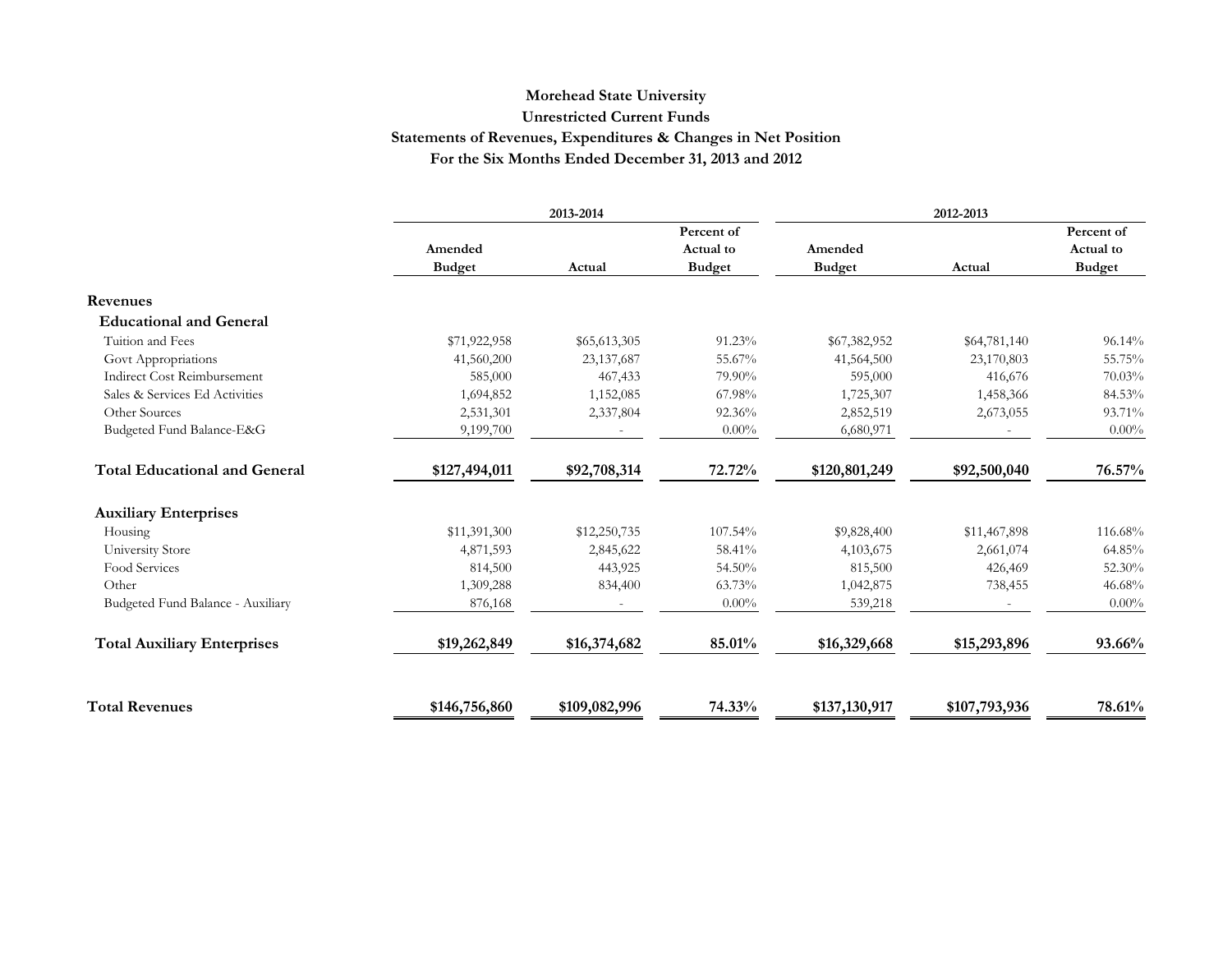### **Morehead State University Unrestricted Current Funds Statements of Revenues, Expenditures & Changes in Net Position For the Six Months Ended December 31, 2013 and 2012**

|                                               |                          | 2013-2014    |                                          |                          | 2012-2013    |                                          |
|-----------------------------------------------|--------------------------|--------------|------------------------------------------|--------------------------|--------------|------------------------------------------|
|                                               | Amended<br><b>Budget</b> | Actual       | Percent of<br>Actual to<br><b>Budget</b> | Amended<br><b>Budget</b> | Actual       | Percent of<br>Actual to<br><b>Budget</b> |
| <b>Expenditures and Transfers by Division</b> |                          |              |                                          |                          |              |                                          |
| <b>Educational &amp; General</b>              |                          |              |                                          |                          |              |                                          |
| President & Administration                    | \$996,057                | \$471,065    | 47.29%                                   | \$862,516                | \$407,469    | 47.24%                                   |
| University Advancement                        | 5,012,380                | 2,500,271    | 49.88%                                   | 4,539,008                | 2,405,728    | 53.00%                                   |
| Administration & Fiscal Services              | 20,711,422               | 11,566,302   | 55.85%                                   | 18,987,420               | 9,864,351    | 51.95%                                   |
| Student Life                                  | 13,061,202               | 6,994,654    | 53.55%                                   | 12,523,485               | 6,582,679    | 52.56%                                   |
| Academic Affairs                              | 79,912,510               | 37, 358, 426 | 46.75%                                   | 74,524,288               | 34,943,111   | 46.89%                                   |
| Other                                         | 9,384,973                | 4,880,786    | 52.01%                                   | 9,377,594                | 4,814,194    | 51.34%                                   |
| <b>Total Educational &amp; General</b>        | \$129,078,544            | \$63,771,504 | 49.41%                                   | \$120,814,311            | \$59,017,532 | 48.85%                                   |
| <b>Auxiliary Enterprises</b>                  |                          |              |                                          |                          |              |                                          |
| Housing                                       | \$11,288,228             | \$4,814,311  | 42.65%                                   | \$10,481,329             | \$3,986,049  | 38.03%                                   |
| University Store                              | 4,369,203                | 2,954,258    | 67.62%                                   | 3,884,772                | 2,726,209    | 70.18%                                   |
| Food Services                                 | 521,334                  | 216,357      | 41.50%                                   | 555,308                  | 249,294      | 44.89%                                   |
| Other                                         | 1,499,551                | 710,285      | 47.37%                                   | 1,395,197                | 655,472      | 46.98%                                   |
| <b>Total Auxiliary Enterprises</b>            | \$17,678,316             | \$8,695,211  | 49.19%                                   | \$16,316,606             | \$7,617,024  | 46.68%                                   |
| <b>Total Expenditures and</b>                 |                          |              |                                          |                          |              |                                          |
| <b>Transfers by Division</b>                  | \$146,756,860            | \$72,466,715 | 49.38%                                   | \$137,130,917            | \$66,634,556 | 48.59%                                   |
| Net Change in Net Position                    |                          | \$36,616,281 |                                          |                          | \$41,159,380 |                                          |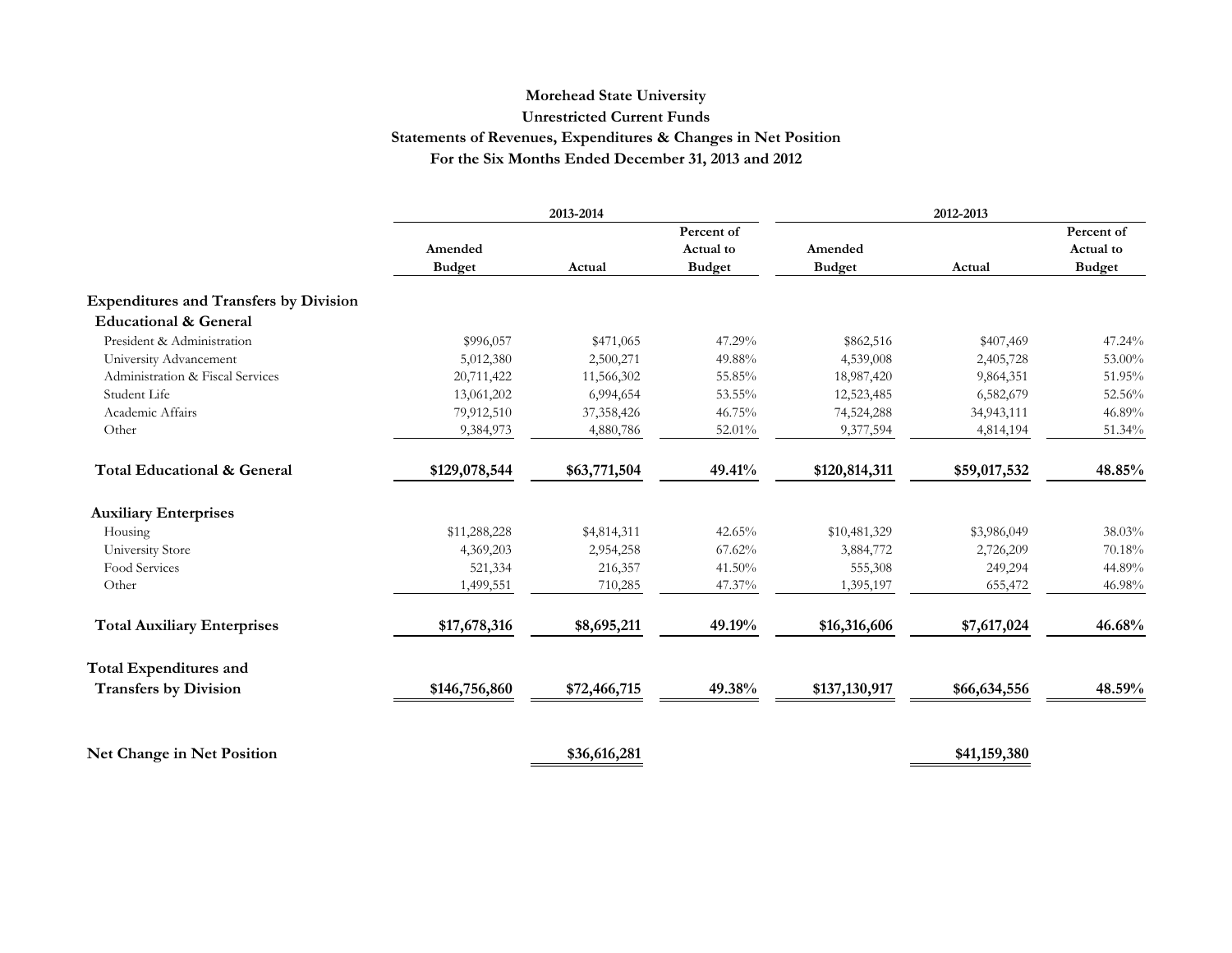### **Morehead State University Statements of Net Position December 31, 2013 and 2012**

| Assets                                                         | 2013          | 2012          |
|----------------------------------------------------------------|---------------|---------------|
|                                                                |               |               |
| Current assets:                                                |               |               |
| Cash and cash equivalents                                      | \$35,469,187  | \$36,597,080  |
| Accounts, grants and loans receivable, net                     | 49,955,008    | 46,637,407    |
| Prepaid interest                                               | 102,192       | 124,649       |
| Inventories                                                    | 1,625,433     | 1,571,687     |
| Total current assets                                           | \$87,151,820  | \$84,930,823  |
| Noncurrent assets:                                             |               |               |
| Accounts, grants and loans receivable, net                     | \$3,685,577   | \$3,687,108   |
| <b>Prepaid Interest</b>                                        |               | \$102,191     |
| Investments                                                    | 13,703,244    | 14,044,702    |
| Capital assets, net                                            | 203,868,124   | 197,633,713   |
| Total noncurrent assets                                        | \$221,256,945 | \$215,467,714 |
| <b>Total assets</b>                                            | \$308,408,765 | \$300,398,537 |
|                                                                |               |               |
| <b>Liabilities and Net Position</b>                            |               |               |
| <b>Current liabilities:</b>                                    |               |               |
| Accounts payable and accrued liabilities                       | \$8,758,551   | \$8,988,693   |
| Unearned revenue                                               | 2,004,494     | 2,324,443     |
| Bonds, notes and capital lease obligations, current portion    | 4,826,040     | 4,066,315     |
| Total current liabilities                                      | \$15,589,085  | \$15,379,451  |
| Long-term liabilities:                                         |               |               |
| Bonds, notes and capital lease obligations, noncurrent portion | \$66,344,318  | \$61,812,655  |
| Advances from federal government for student loans             | 3,416,142     | 3,233,892     |
| <b>Unearned Revenue</b>                                        | 290,235       | 290,235       |
| Total long-term liabilities                                    | \$70,050,695  | \$65,336,782  |
|                                                                |               |               |
| <b>Total Liabilites</b>                                        | \$85,639,780  | \$80,716,233  |
| Net position:                                                  |               |               |
| Net investment in capital assets                               | \$132,799,955 | \$131,981,583 |
| Restricted:                                                    |               |               |
| Expendable                                                     | 12,259,444    | 12,651,599    |
| Nonexpendable                                                  | 12,843,376    | 12,734,269    |
| Unrestricted                                                   | 64,866,210    | 62,314,853    |
| Total net position                                             | \$222,768,985 | \$219,682,304 |
| Total liabilities and net position                             | \$308,408,765 | \$300,398,537 |
|                                                                |               |               |

**See Attached Notes To Statements of Net Position**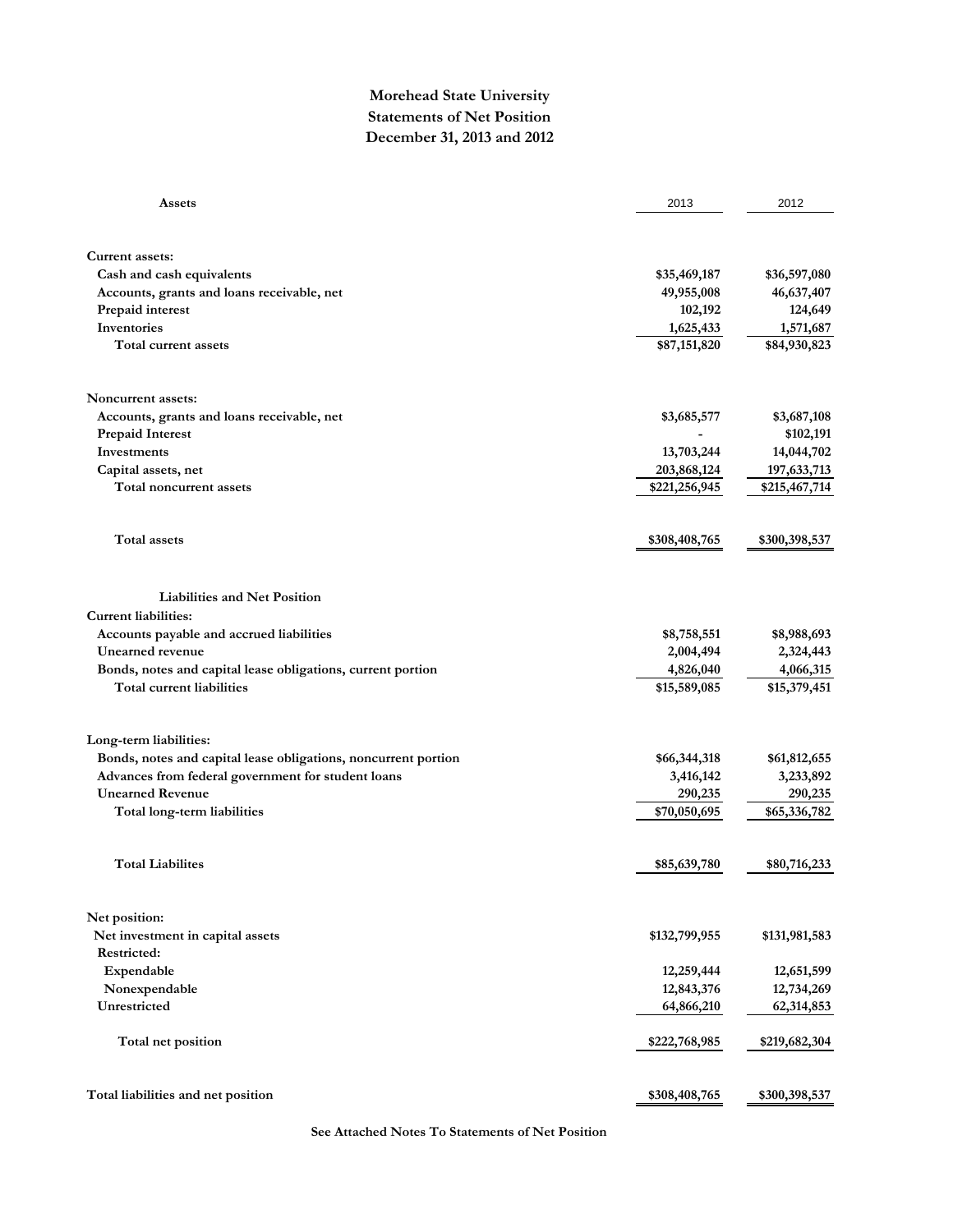### **Morehead State University Notes to the Statements of Net Position December 31, 2013 and 2012**

- 1. The Statements of Net Position include the unrestricted current funds, restricted current funds, endowment funds, loan funds, and plant funds of the University. Agency funds held for others are not included.
- 2. Accounts, grants, and loans receivable are shown net of allowance for uncollectible student accounts of \$3,000,964 at December 31, 2013 and \$2,609,327 at December 31, 2012. Also, included in this category is \$6 million in receivables from federal and state grant agencies at December 31, 2013 and \$5.3 million at December 31, 2012. The increase in federal and state grant receivables is primarily attributable to Ford Loan funds that were due from the Department of Education of \$1.8 million at December 31, 2013 and \$1.3 million at December 31, 2012.
- 3. Noncurrent accounts, grants and loans receivable represent balances owed to the University from borrowers who have participated in the Federal Perkins Loan Program. The balance is presented net of allowance for uncollectible accounts in the amount of \$80,786 at December 31, 2013 and \$83,870 at December 31, 2012.
- 4. Prepaid interest represents interest paid to advance refund the University's Housing and Dining System Revenue Bonds.
- 5. Capital Assets, net increased approximately \$6.2 million from the previous year. This increase is primarily related to the capitalization of expenses incurred for residence hall renovations, soccer practice/intramural field, relocation of the athletics facility access road and the guaranteed energy savings project. Accumulated depreciation on buildings and equipment was \$155,588,352 at December 31, 2013 and \$148,210,603 at December 31, 2012.
- 6. Accounts payable and accrued liabilities include amounts due to vendors and amounts due for withheld and matching portions of payroll taxes and estimated claims payable, but not paid until after the Statements of Net Position date.
- 7. Unearned revenue from federal and state grants represent amounts received but not expended at the Statements of Net Position date.
- 8. Bonds and notes payable include the current and long-term portions of amounts borrowed to finance the purchase of plant assets. The University issued 2013 Series A General Receipts Bonds in the amount of \$9.5 million on September 10, 2013 for residence hall renovations. The University made principal payments on outstanding debt in the amount of \$4 million.
- 9. The net investment in capital assets portion of the net position balance is the equity the University has in land, buildings, equipment, and library holdings.
- 10. Restricted net position includes the fund balances of the restricted current funds, endowment funds, loan funds, and expendable plant funds.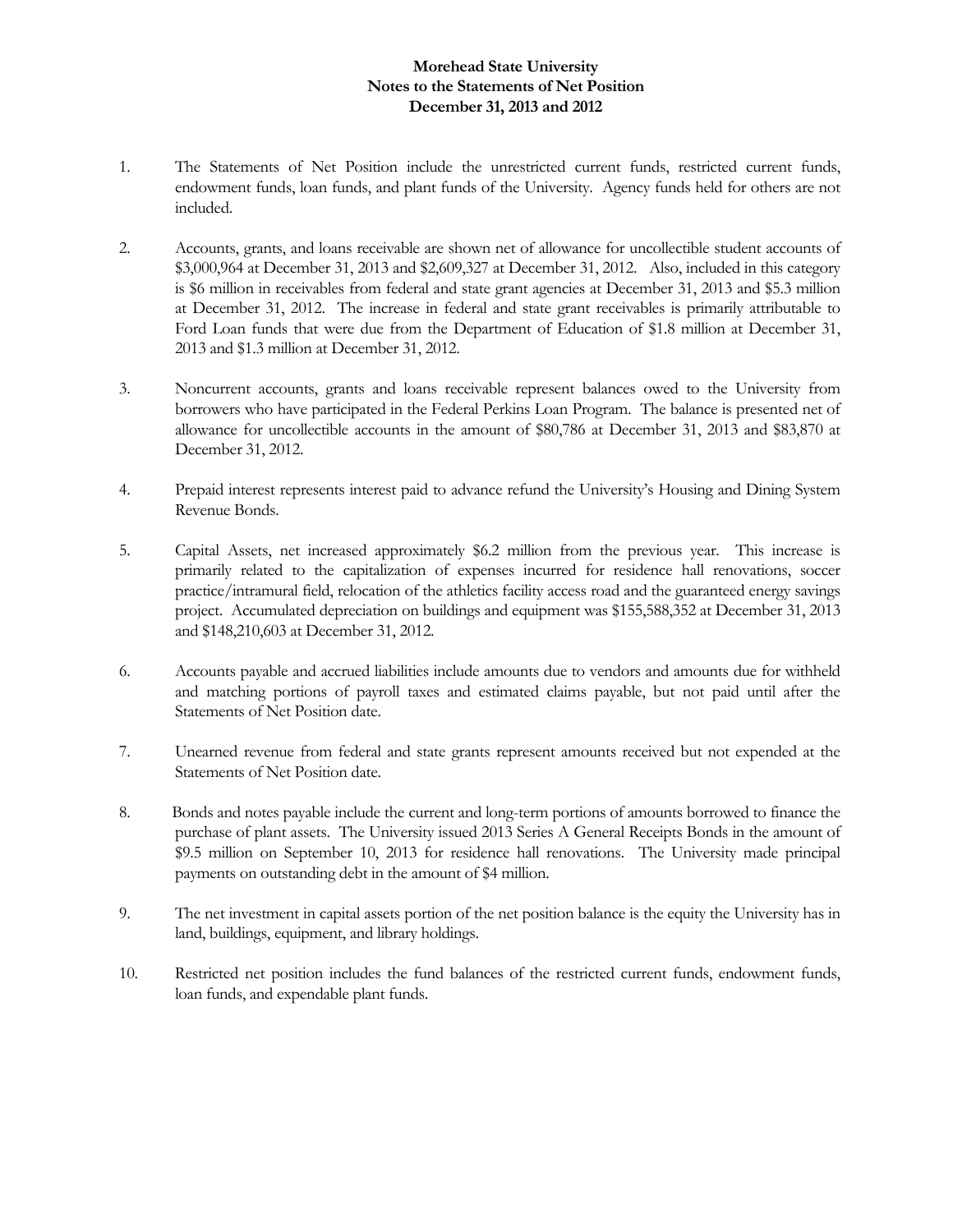### **MOREHEAD STATE UNIVERSITY Unrestricted Current Funds Budget Amendments For the Period October 1, 2013 to December 31, 2013**

| <b>Description</b>                                                                | Opening<br><b>Budget</b><br>As of<br>10/1/2013 | <b>Adjustments</b> |    | <b>Amended</b><br><b>Budget</b><br>As of<br>12/31/2013 |
|-----------------------------------------------------------------------------------|------------------------------------------------|--------------------|----|--------------------------------------------------------|
| <b>Revenues and Other Additions</b>                                               |                                                |                    |    |                                                        |
| <b>Tuition and Fees</b>                                                           | 71,919,260<br>\$                               | \$<br>3,698        | \$ | 71,922,958                                             |
| <b>Government Appropriations</b>                                                  | 41,560,200                                     |                    |    | 41,560,200                                             |
| <b>Indirect Cost Reimbursement</b>                                                | 585,000                                        |                    |    | 585,000                                                |
| Sales and Services of Ed. Activities                                              | 1,633,272                                      | 61,580             |    | 1,694,852                                              |
| <b>Other Sources</b>                                                              | 2,338,662                                      | 192,639            |    | 2,531,301                                              |
| Budgeted Fund Balance - E&G                                                       | 8,331,828                                      | 867,872            |    | 9,199,700                                              |
| <b>Auxiliary Enterprises</b>                                                      | 18,370,319                                     | 16,362             |    | 18,386,681                                             |
| <b>Budgeted Fund Balance - AUX</b>                                                | 787,315                                        | 88,853             |    | 876,168                                                |
| <b>Total Revenues and Other Additions</b>                                         | \$145,525,856                                  | \$<br>1,231,004    |    | \$146,756,860                                          |
| <b>Expenditure Authorizations by Division</b><br><b>Educational &amp; General</b> |                                                |                    |    |                                                        |
| President & Administration                                                        | \$<br>977,557                                  | \$<br>18,500       | \$ | 996,057                                                |
| <b>University Advancement</b>                                                     | 4,996,453                                      | 15,927             |    | 5,012,380                                              |
| <b>Administration &amp; Fiscal Services</b>                                       | 20,267,850                                     | 443,572            |    | 20,711,422                                             |
| <b>Student Life</b>                                                               | 12,856,643                                     | 204,559            |    | 13,061,202                                             |
| <b>Academic Affairs</b>                                                           | 79,604,463                                     | 308,047            |    | 79,912,510                                             |
| Debt Service & Mandatory Transfers                                                | 4,084,637                                      | 72,976             |    | 4,157,613                                              |
| Other                                                                             | 5,229,227                                      | (1, 867)           |    | 5,227,360                                              |
| <b>Total Educational &amp; General</b>                                            | \$128,016,830                                  | \$<br>1,061,714    |    | \$129,078,544                                          |
| <b>Auxiliary Enterprises</b>                                                      |                                                |                    |    |                                                        |
| <b>Administration &amp; Fiscal Services</b>                                       | \$<br>13,561,916                               | \$<br>89,361       | S  | 13,651,277                                             |
| <b>Student Life</b>                                                               | 911,814                                        | 79,929             |    | 991,743                                                |
| <b>Academic Affairs</b>                                                           | 13,296                                         |                    |    | 13,296                                                 |
| <b>Debt Service</b>                                                               | 2,959,510                                      |                    |    | 2,959,510                                              |
| Other                                                                             | 62,490                                         |                    |    | 62,490                                                 |
| <b>Total Auxiliary Enterprises</b>                                                | 17,509,026                                     | \$<br>169,290      | \$ | 17,678,316                                             |
| <b>Total Expenditure Authorizations</b>                                           | \$145,525,856                                  | \$<br>1,231,004    |    | \$146,756,860                                          |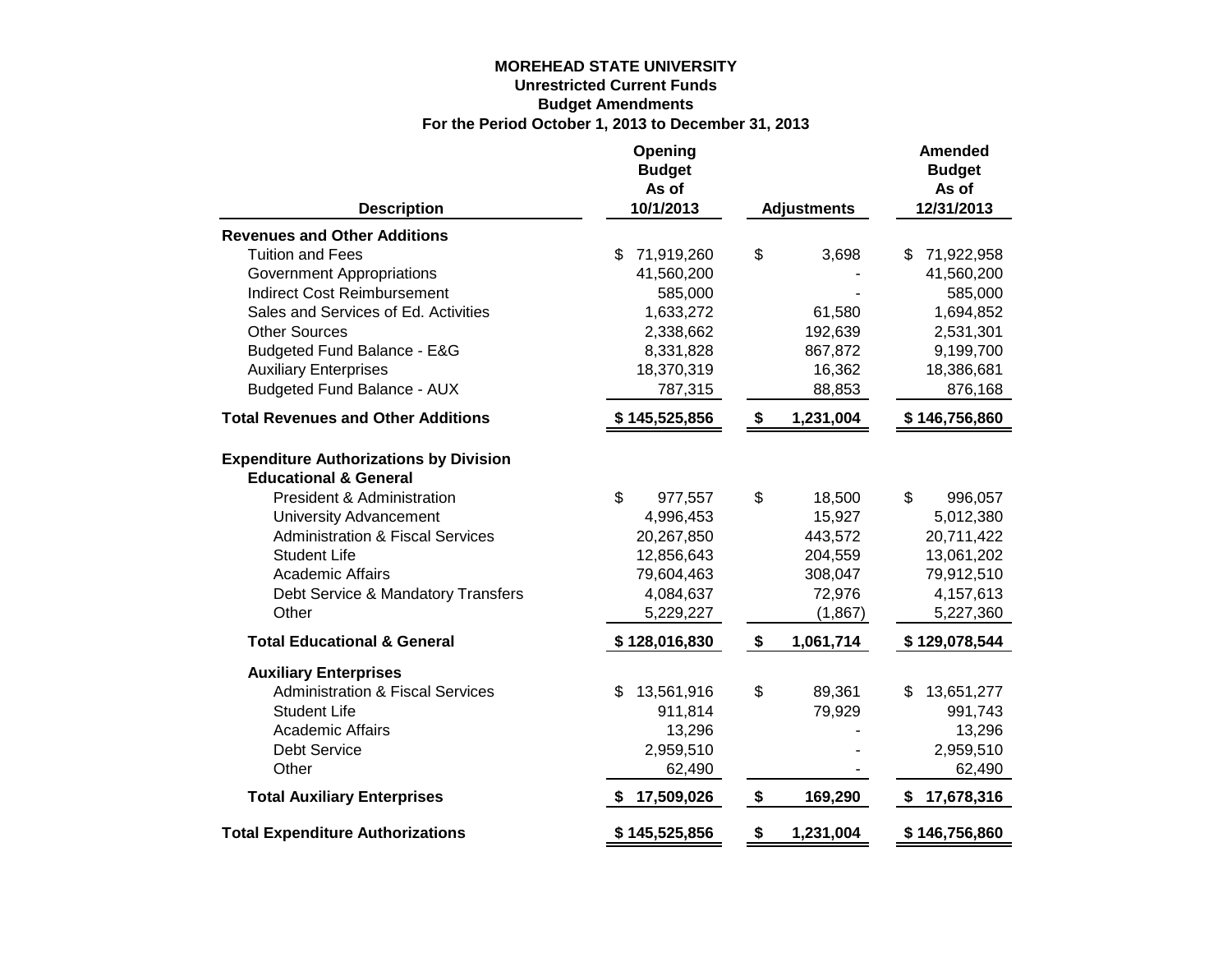#### **MOREHEAD STATE UNIVERSITY Unrestricted Current Funds Budget Amendments For the Period October 1, 2013 to December 31, 2013 Notes of Significant Adjustments to Revenue and Other Additions**

#### **Other Sources**

Unbudgeted revenue allocated during the second quarter totaled \$192,639

- Unbudgeted support from the MSU Foundation totaled \$87,767
	- \$76,142 Academic Affairs
	- \$ 4.207 Student Life
	- \$7,418 University Advancement
- Endowment Income allocations totaled \$87,719
	- \$85,366 Academic Affairs
	- \$ 2.353 Student Life
- Other miscellaneous revenue totaling \$17,153 was allocated primarily to Academic Affairs

#### **Fund Balance – E&G**

Budget allocations from fund balance for educational and general purposes totaled \$867,872

- (\$ 75,000) Reimbursement from NASA ESCOR grant for advance of funds to purchase EASS equipment
- \$ 1,225 Additional funds for two University Police segways *(total fund balance allocation is \$11,225)*
- \$ 4,888 CAP testing expenses for Quality Enhancement Program
- \$ 5,375 English Department Chair salary adjustment to address salary inequity
- \$ 6,325 Advocate software to track and manage student conduct issues and discipline processes
- \$ 11,014 Additional funds for University Police radio equipment *(total fund balance allocation is \$18,822)*
- \$12,249 Supplemental pay to Athletic Director
- \$ 20,000 Additional funds for ADA sign language interpreters *(total fund balance allocation is \$100,000)*
- \$ 68,580 Football travel expenses
- \$ 70,000 Agricultural Sciences grant cash match for food technology lab and food services area at DAC
- \$71,000 Provost search expenses
- \$ 672,216 Carry forward of Capital Renewal and Maintenance funds

#### **Fund Balance – Auxiliary**

Budget allocations from fund balance for auxiliary purposes totaled \$88,853

- \$ 64,000 Nunn Hall mold remediation
- \$ 14,853 Waterfield Hall lobby furniture
- $$ 10,000$  Refrigeration repairs in residence halls and apartments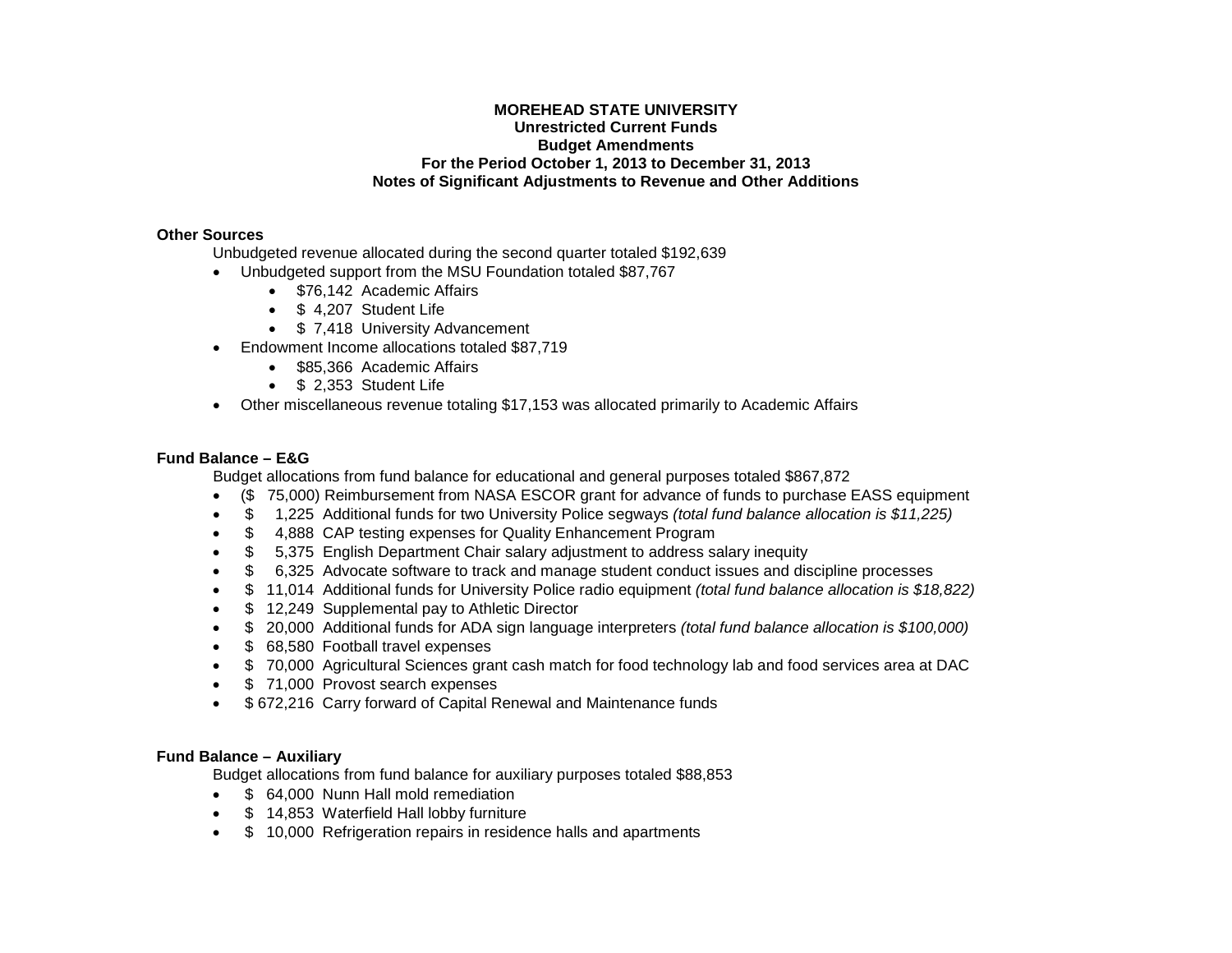### **MOREHEAD STATE UNIVERSITY Budget Amendments Greater Than \$200,000 For the Period October 1, 2013 to December 31, 2013**

| From:<br><b>Revenue and Other Additions</b> | To:<br>Division/<br><b>Budget Unit</b> | Amount  | <b>Description</b>                                                                                                                                                                                                                                                                                                                                                       |  |
|---------------------------------------------|----------------------------------------|---------|--------------------------------------------------------------------------------------------------------------------------------------------------------------------------------------------------------------------------------------------------------------------------------------------------------------------------------------------------------------------------|--|
| Fund Balance - E&G                          | Other<br>Non-Mandatory Transfers       | 672,216 | An additional allocation of fund balance was made<br>to carry forward 2012-2013 funds budgeted for<br>capital renewal and maintenance projects. The<br>funds are originally carried forward to Non-<br>Mandatory Transfers and later transferred to<br>Administration and Fiscal Services - E&G or<br>Auxiliary Facilities Remodeling accounts for specific<br>projects. |  |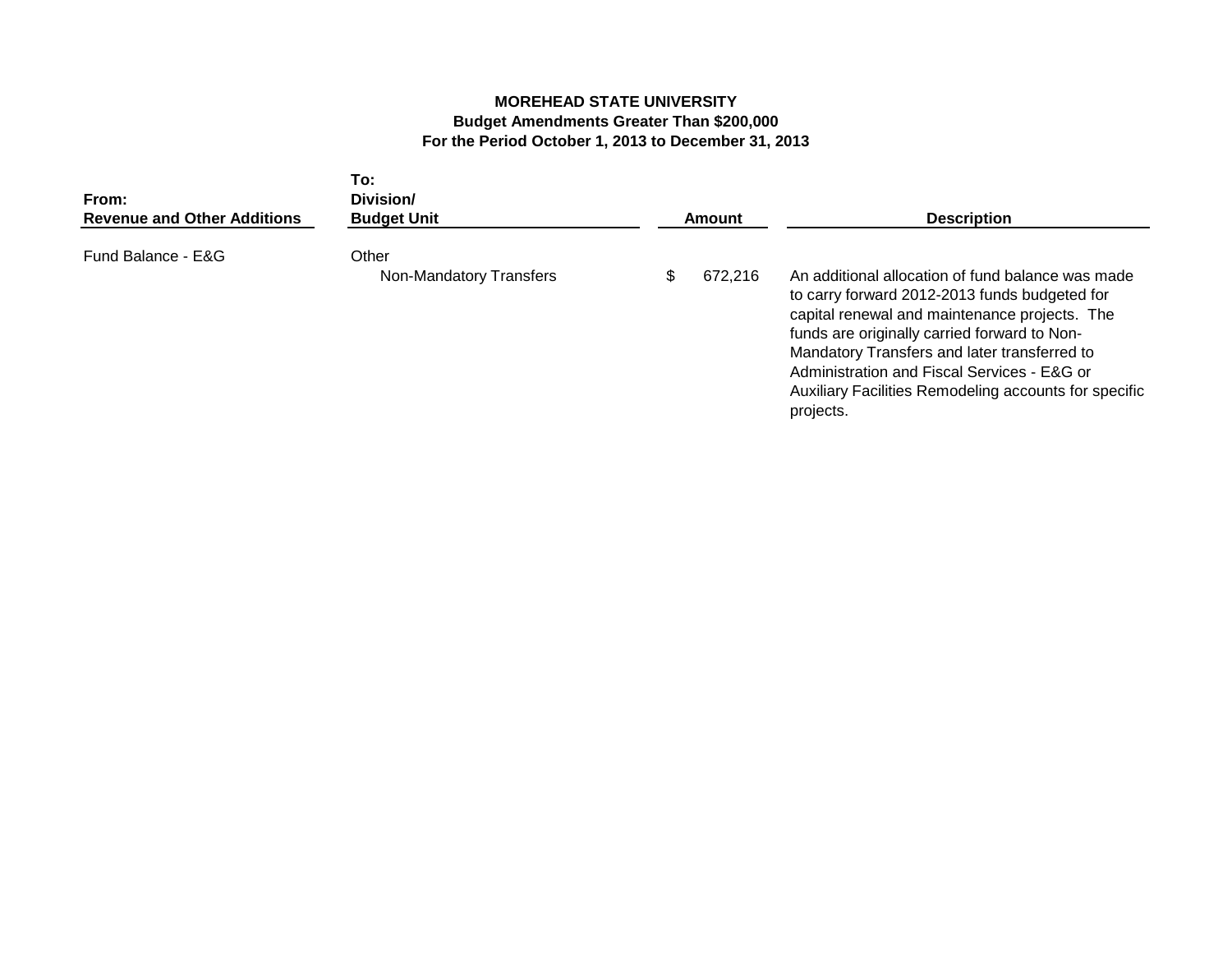### **MOREHEAD STATE UNIVERSITY Capital Outlay Status Report Agency Funds For the Period of October 1, 2013 to December 31, 2013**

|    |                                                                                                                   |         | <b>Estimated</b> |                   |                          |  |
|----|-------------------------------------------------------------------------------------------------------------------|---------|------------------|-------------------|--------------------------|--|
|    |                                                                                                                   | Project |                  | <b>Completion</b> | Project                  |  |
|    |                                                                                                                   |         | <b>Scope</b>     | <b>Date</b>       | <b>Status</b>            |  |
| L. | Equipment Purchases \$200,000 or Greater<br>None                                                                  |         |                  |                   |                          |  |
| Ш. | <b>Capital Construction Projects, Information Technology Systems</b><br>or Land Acquisitions \$600,000 or Greater |         |                  |                   |                          |  |
|    | West Mignon Hall Renovation                                                                                       | \$      | 5,624,600        | August, 2013      | Completed                |  |
|    | <b>Mignon Hall Renovation</b>                                                                                     | \$      | 9,268,000        |                   | In Progress              |  |
|    | Intramural/Soccer Practice Field                                                                                  | \$      | 898,000          | November, 2013    | Completed                |  |
|    | Land Acquisition - Mabry Property (Brass Eagle)<br>(payments begin January 2014 and end December 2020)            | \$      | 875,000          | December, 2013    | <b>Property Conveyed</b> |  |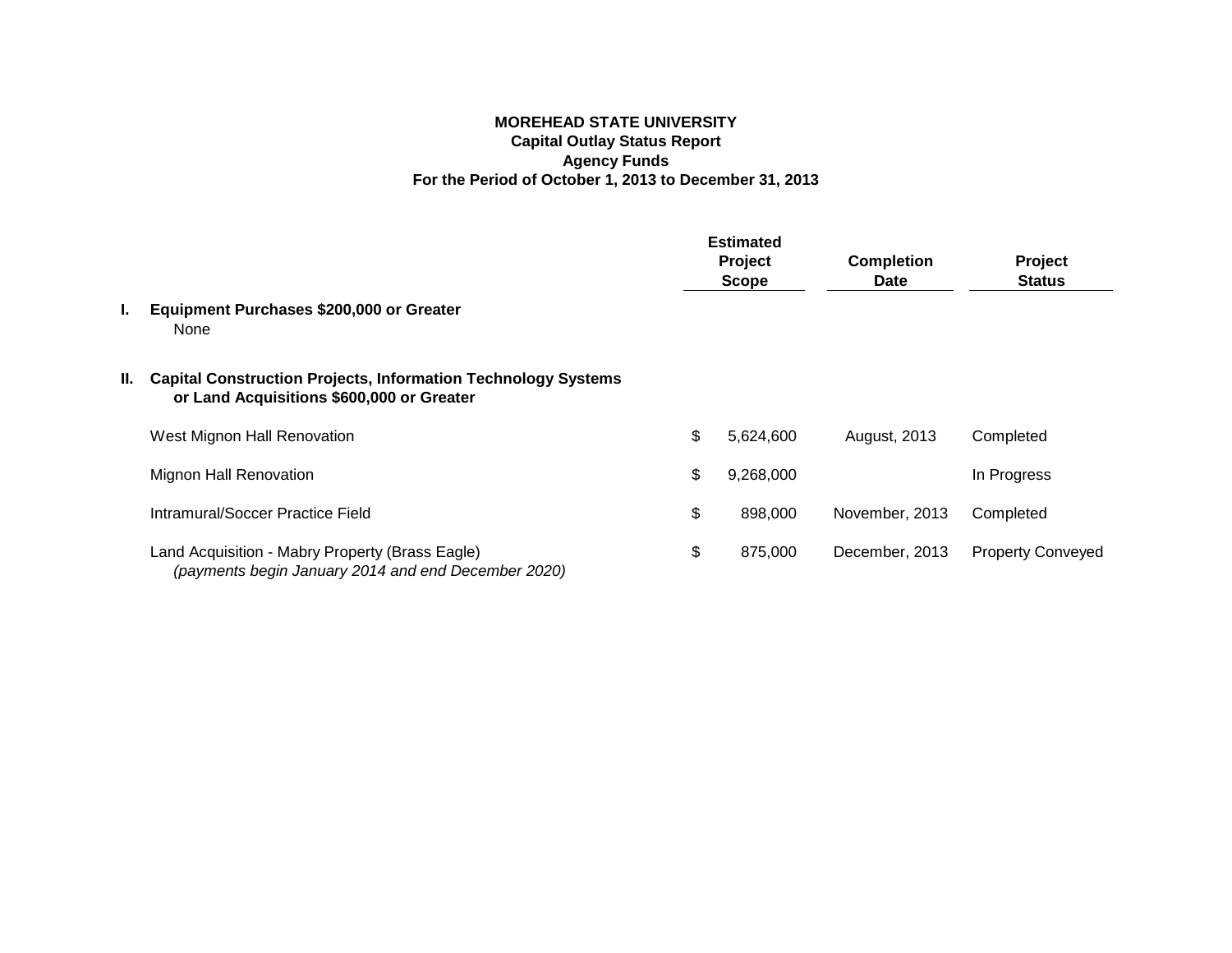That the Board approve the Order to Dispose of Property relating to the razing of Brass Eagle Apartments, Derrickson Agricultural Complex duplexes and farm house, Normal Hall, Garred House, and the Allie Young Law Office building.

### **Background:**

Several buildings have become surplus to the needs of the University. Renovation of the buildings is not economically feasible and the best interest of the University would be served by razing the structures and using the land for future development in accordance with the University's Campus Master Plan. Authorization is being requested from the Board to raze the buildings listed that are surplus to the University's needs, are unsuitable for occupancy and are not economically feasible to renovate.

### **Statutory Authority**

KRS 164A.575 (7) provides that the governing board shall sell or otherwise dispose of all real or personal property of the institution that is not needed for the institution's use, or would be more suitable consistent with the public interest for some other use, as determined by the board. The determination of the board shall be set forth in an order, and shall be reached only after review of a written request by the institution desiring to dispose of the property. Such request shall describe the property and state the reasons why the institution believes disposal shall be effected.

### **Written Request to Dispose of Property**

#### Brass Eagle Apartments

The Board of Regents authorized the purchase of the property at 423 East Main Street in September 2013. The property is located at the corner of Main Street and University Boulevard, at the main entrance to the campus. The property is a 1.06-acre lot with an 18-unit residential apartment building, previously known as the Brass Eagle Apartments. The three story building contains approximately 11,146 square feet of space and has seen several uses since its construction in the 1960's. While the building was being used as apartments at the time of acquisition, it shows much wear from years of use and is not currently in use.

The location is designated as the future site of a University Welcome Center/Alumni House, as well as offices for University offices related to Alumni Relations and Advancement.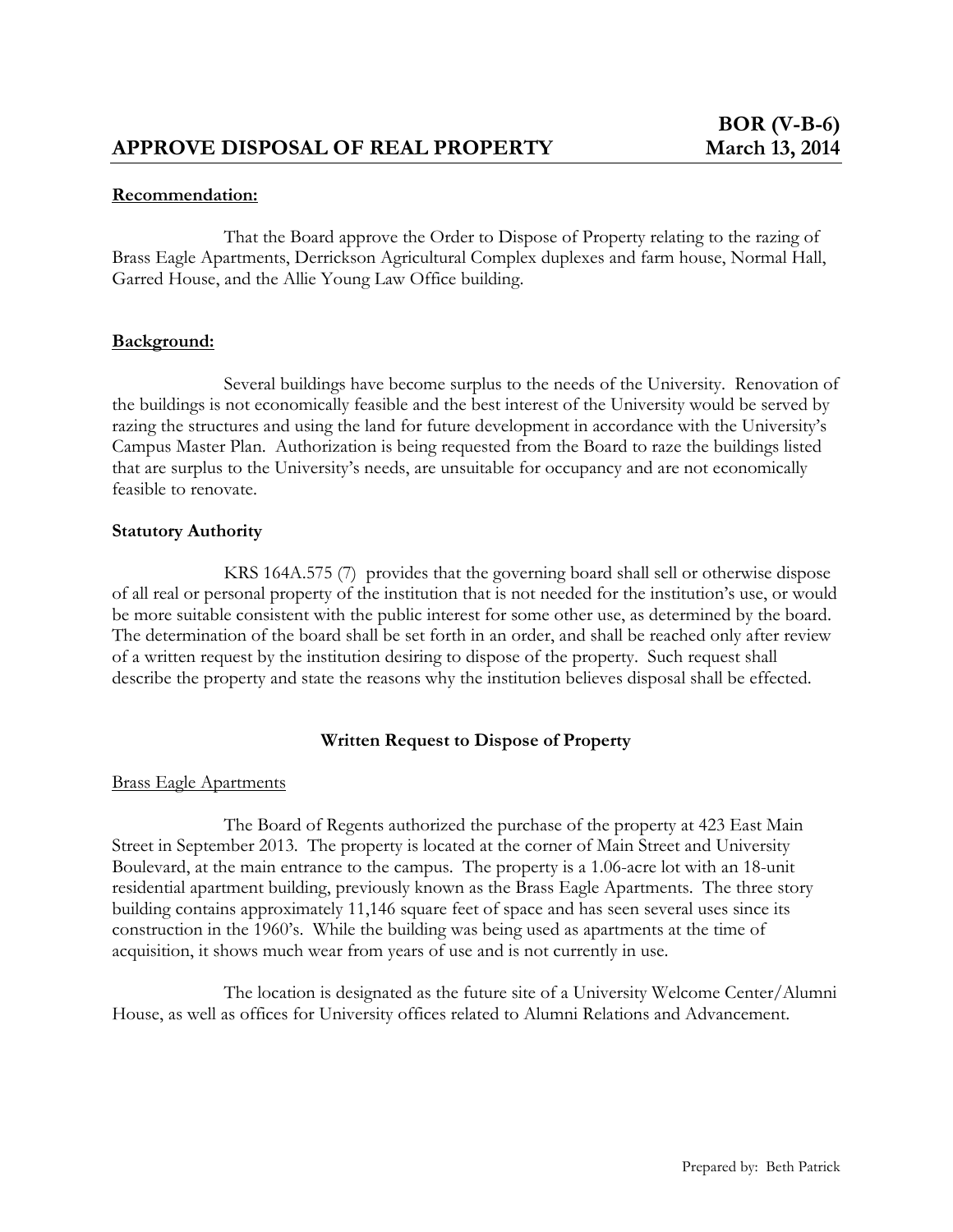### Derrickson Agricultural Complex Housing

Derrickson Agricultural Complex currently has three frame buildings used as student housing. They were constructed in 1974. The one story buildings contains approximately 2,334 gross square feet of space each, with housing capacity of 24 students. Additionally, a farm house at the complex serves as housing for the farm manager. The house was built in 1968 and has 2,232 square feet. The facilities have numerous structural issues and are not feasible to renovate.

Future plans are to construct a modern residential facility at Derrickson Agricultural Complex to house undergraduate agricultural science and veterinary technology students, visiting scientists, and graduate students who assist in supporting the agricultural enterprises, research and instruction functions.

### Normal Hall

Normal Hall was constructed in 1967 as a family housing building. The four-story building has 47 units in one-bedroom apartments, and currently houses students (not families).

The Campus Master Plan currently being finalized designates the location of Normal Hall for green space in the short term, and potentially a new residence facility in the future. With the completion of the renovation of Mignon Hall expected in the summer of 2014, capacity will be available to accommodate the students currently in Normal Hall.

### Garred House

In 1989, the University acquired property located at the intersection of Second Street and University Boulevard (now Battson-Oates Drive). The property contained a two-story brick home that was used for faculty offices and at one time, the Kentucky Folk Art Center. In 2013, the University moved the faculty offices from the house and the building is not currently used.

#### Allie Young Law Office

Also acquired in the same property acquisition as the Garred House was a frame building approximately 18' by 33.2' in dimension that was identified as the location of the law office of Judge Allie Young, a former state senator and influential figure in Morehead, Rowan County, and University history. The construction date for the structure was estimated to be between 1840 and 1900. Due to the building's historical significance, the Board of Regents authorized transferring the property (the building plus the 29' by 69' lot), to the Rowan County Fiscal Court, with the stipulation that if the building were relocated, demolished, destroyed or damaged beyond repair, the land would revert back to Morehead State University.

Due to inability to make progress with any restoration of the structure, the Rowan County Fiscal Court has indicated their interest in transferring the property back to the University. Pending that action by the Rowan County Fiscal Court, the former law office needs to be demolished to eliminate risk associated with the crumbling structure. The area would be reverted to green space.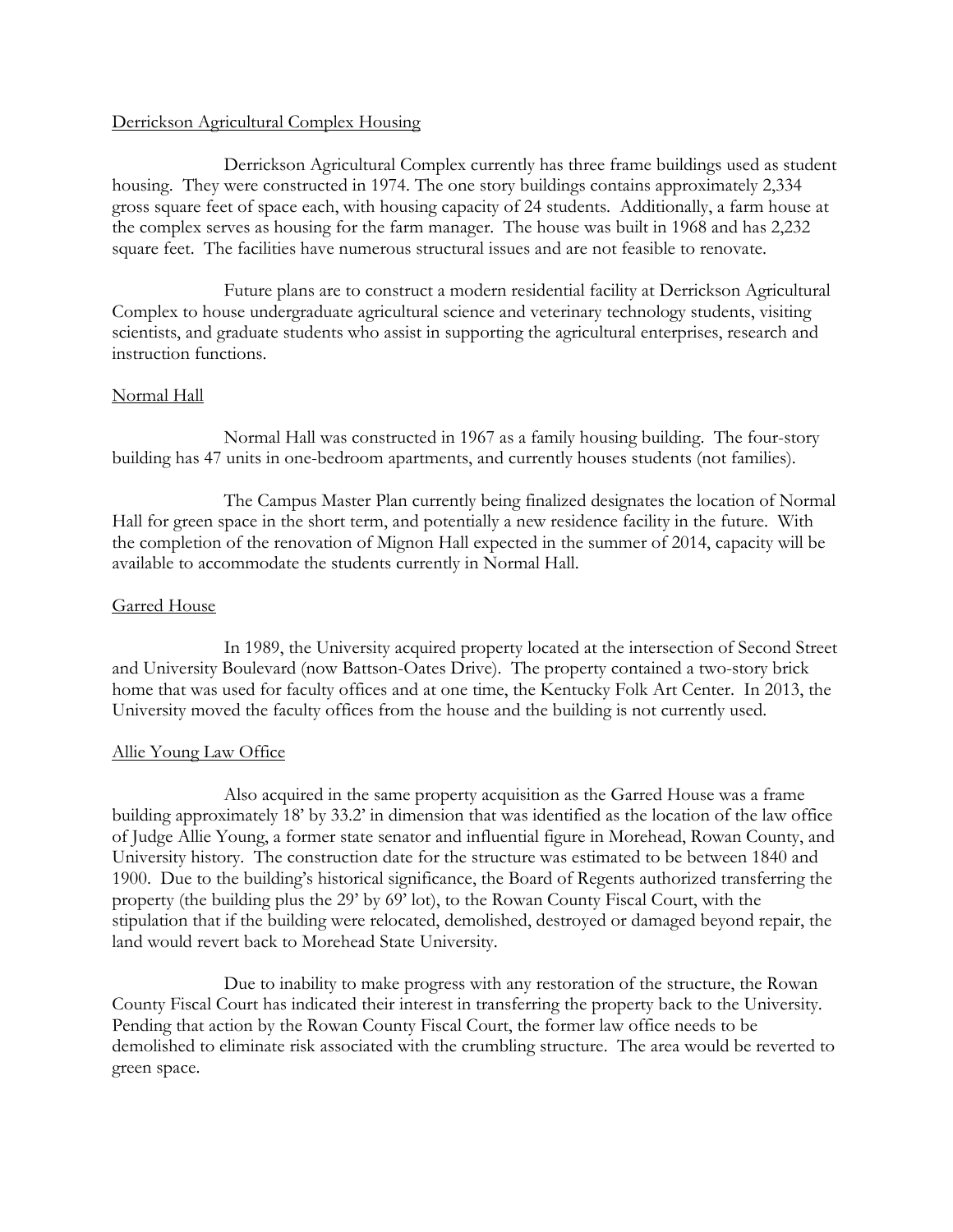### **ORDER TO DISPOSE OF PROPERTY**

**WHEREAS,** upon the recommendation of the President on March 13, 2014, the Board of Regents has reviewed the Written Request to Dispose of Property in reference to the razing of Brass Eagle Apartments, Derrickson Agricultural Complex duplexes and farm house, Normal Hall, Garred House, and the Allie Young Law Office building.

**WHEREAS,** the President of Morehead State University declares that the referenced buildings have become surplus to the University's needs, and

**WHEREAS,** the removal of the buildings referenced above is consistent with the University's Campus Master Plan adopted by the Board, and is in the best interest of the University and the Commonwealth of Kentucky.

**BE IT RESOLVED,** that the President is authorized to proceed with the razing and removal of Brass Eagle Apartments, Derrickson Agricultural Complex duplexes and farm house, Normal Hall, Garred House, and the Allie Young Law Office building.

**RECOMMENDED: \_\_\_\_\_\_\_\_\_\_\_\_\_\_\_\_\_\_\_\_\_\_\_\_\_\_\_\_\_\_ \_\_\_\_\_\_\_\_\_\_\_\_**

Wayne D. Andrews, President Date

**APPROVED: \_\_\_\_\_\_\_\_\_\_\_\_\_\_\_\_\_\_\_\_\_\_\_\_\_\_\_\_\_\_ \_\_\_\_\_\_\_\_\_\_\_\_**

John C. Merchant, Chair Date MSU Board of Regents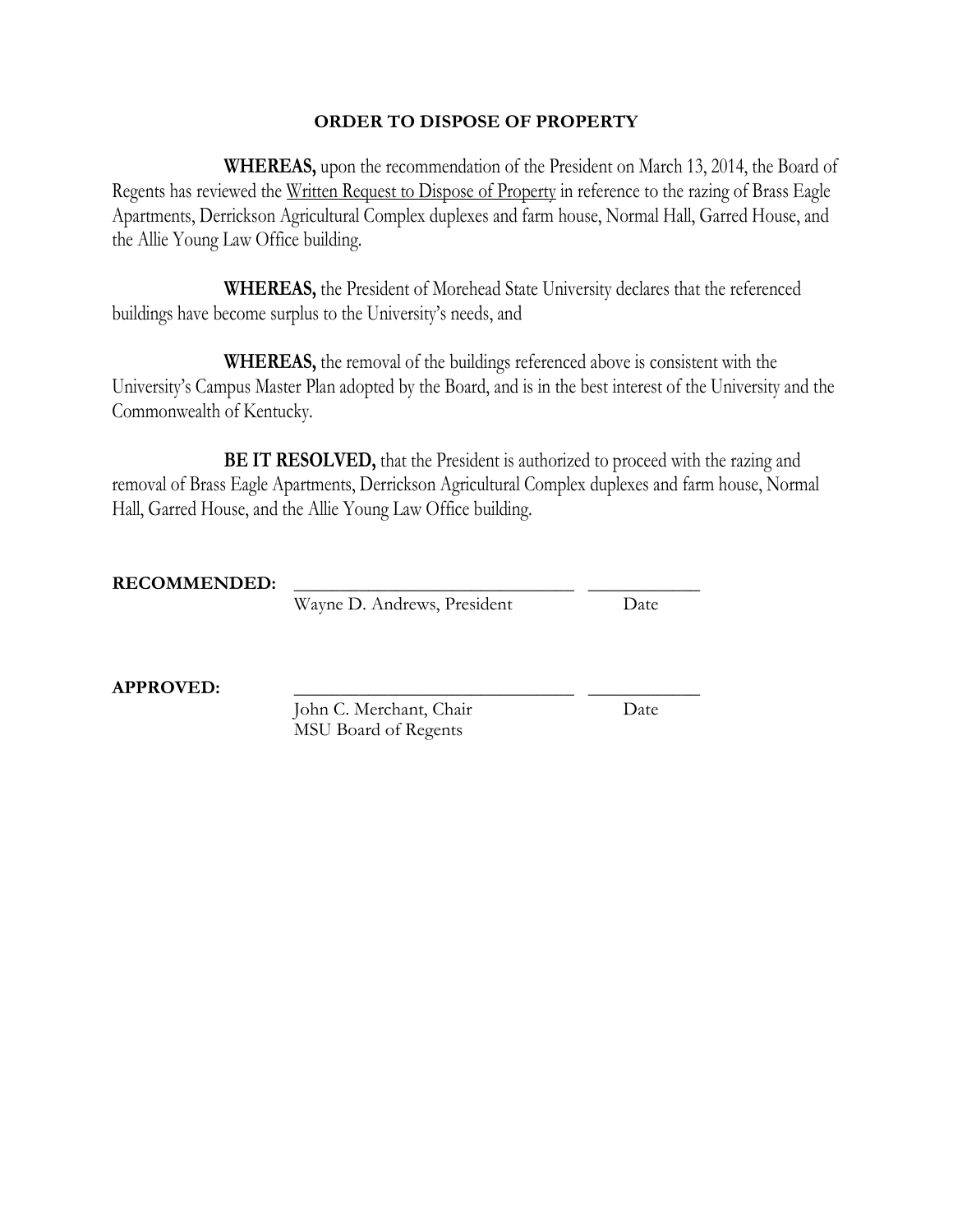That the Board adopt the attached reimbursement resolution.

### **Background:**

In January 2014, the Governor proposed a budget including bonding authorization for state supported universities. If approved, the law would allow Morehead State University to offer bonds for the construction of two new residence halls, and a student dining and parking facility.

The project will be bid in summer 2014 following completion of the Phase A programming and design work which has already been initiated.

The sale of the University's General Receipts Revenue Bonds to fund the project will take place in close proximity to the opening of the bids. In order to secure and pay for the services of the design teams prior to the bond sale, it will be necessary for the University to advance funds for that purpose. The University will be reimbursed for these advanced funds from the bond proceeds.

In order to be in compliance with the Internal Revenue Code relating to the issue of tax exempt bonds, the Board must declare its intent to seek reimbursement of funds advanced for the project through the adoption of a reimbursement resolution. The attached reimbursement resolution has been reviewed by bond counsel and will satisfy the Internal Revenue Code requirements.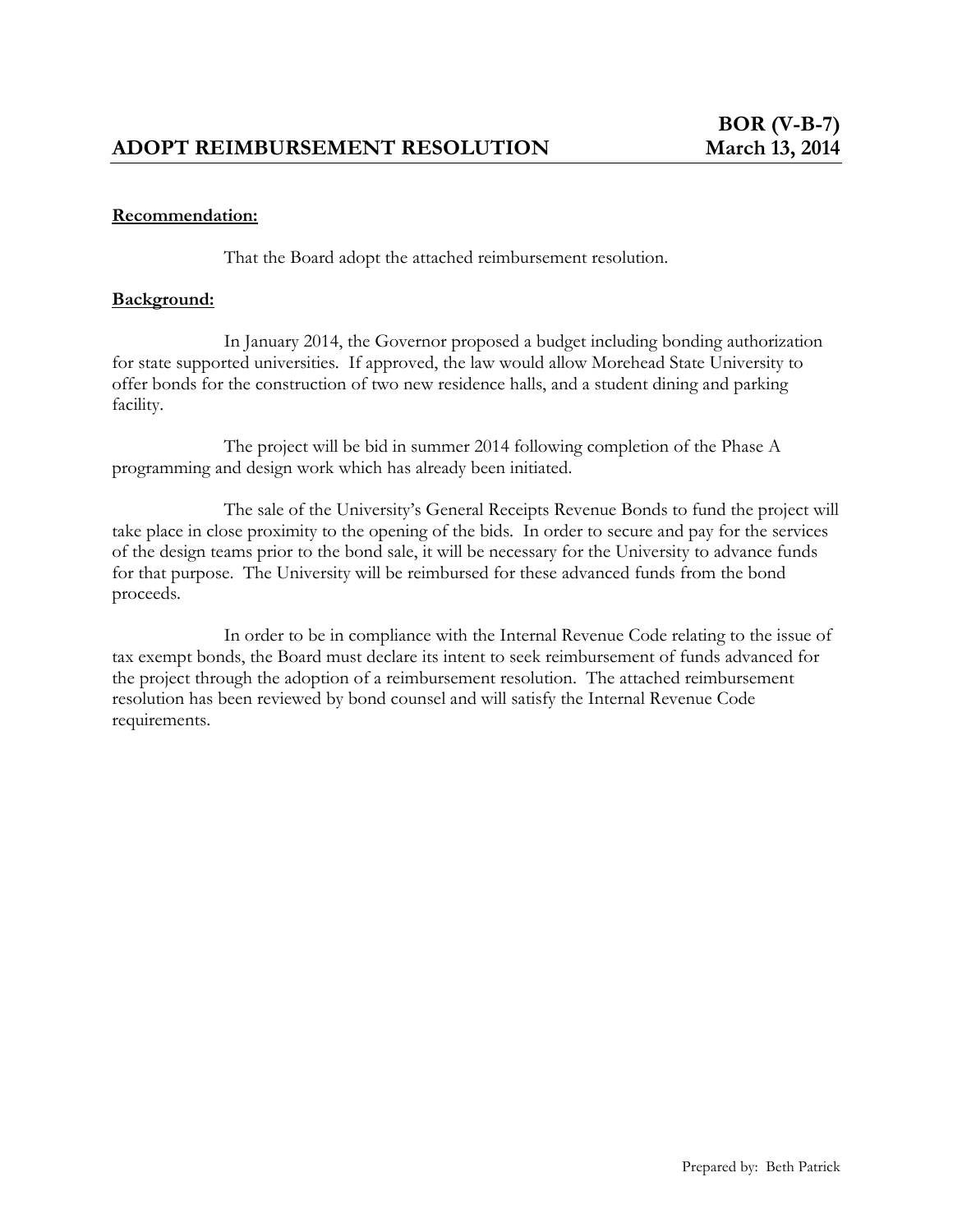A RESOLUTION OF THE BOARD OF REGENTS OF MOREHEAD STATE UNIVERSITY DECLARING OFFICIAL INTENT WITH RESPECT TO REIMBURSEMENT OF TEMPORARY ADVANCES MADE FOR CAPITAL EXPENDITURES TO BE MADE FROM SUBSEQUENT BORROWINGS; AND TAKING OTHER ACTIONS IN CONNECTION THEREWITH

WHEREAS, Treasury Regulations § 1.150-2 (the "Reimbursement Regulations"), issued pursuant to § 150 of the Internal Revenue Code of 1986, as amended, (the "Code") prescribes certain requirements by which proceeds of tax-exempt bonds, notes, certificates or other obligations included in the meaning of "bonds" under §150 of the Code ("Obligations") used to reimburse advances made for Capital Expenditures (as hereinafter defined) paid before the issuance of such Obligations may be deemed "spent" for purposes of §§ 103 and 141 to 150 of the Code and therefore, not further subject to any other requirements or restrictions under those sections of the Code; and

WHEREAS, such Reimbursement Regulations require that the Borrower (as hereinafter defined) make a Declaration of Official Intent (as hereinafter defined) to reimburse any Capital Expenditure paid prior to the issuance of the Obligations intended to fund such Capital Expenditure and require that such Declaration of Official Intent be made no later than sixty (60) days after payment of the Capital Expenditure and further require that the Allocation (as hereinafter defined) of the proceeds of such Obligations to reimburse such Capital Expenditures occur no later than eighteen (18) months after the later of the date of the Capital Expenditure was paid or the date the property acquired with the Capital Expenditure was placed in service, except that any such Allocation must be made no later than three years after such Capital Expenditure was paid; and

WHEREAS, Morehead State University (the "Borrower") wishes to ensure compliance with the Reimbursement Regulations;

NOW, THEREFORE, be it resolved as follows by the Board of Regents of Morehead State University as follows:

SECTION 1. Definitions. The following definitions apply to the terms used herein:

*"Allocation"* means written evidence that proceeds of Obligations issued subsequent to the payment of a Capital Expenditure are to effect the reimbursement of the Borrower for such payments.

*"Borrower"* means Morehead State University.

*"Capital Expenditures"* means any expense for an item that is properly depreciable or amortizable or is otherwise treated as a capital expenditure for purposes of the Code, as well as any costs of issuing Reimbursement Bonds.

*"Declaration of Official Intent"* means a written declaration that the Borrower intends to fund a Capital Expenditure with an issue of Reimbursement Bonds and reasonably expects to be reimbursed from the proceeds of such an issue.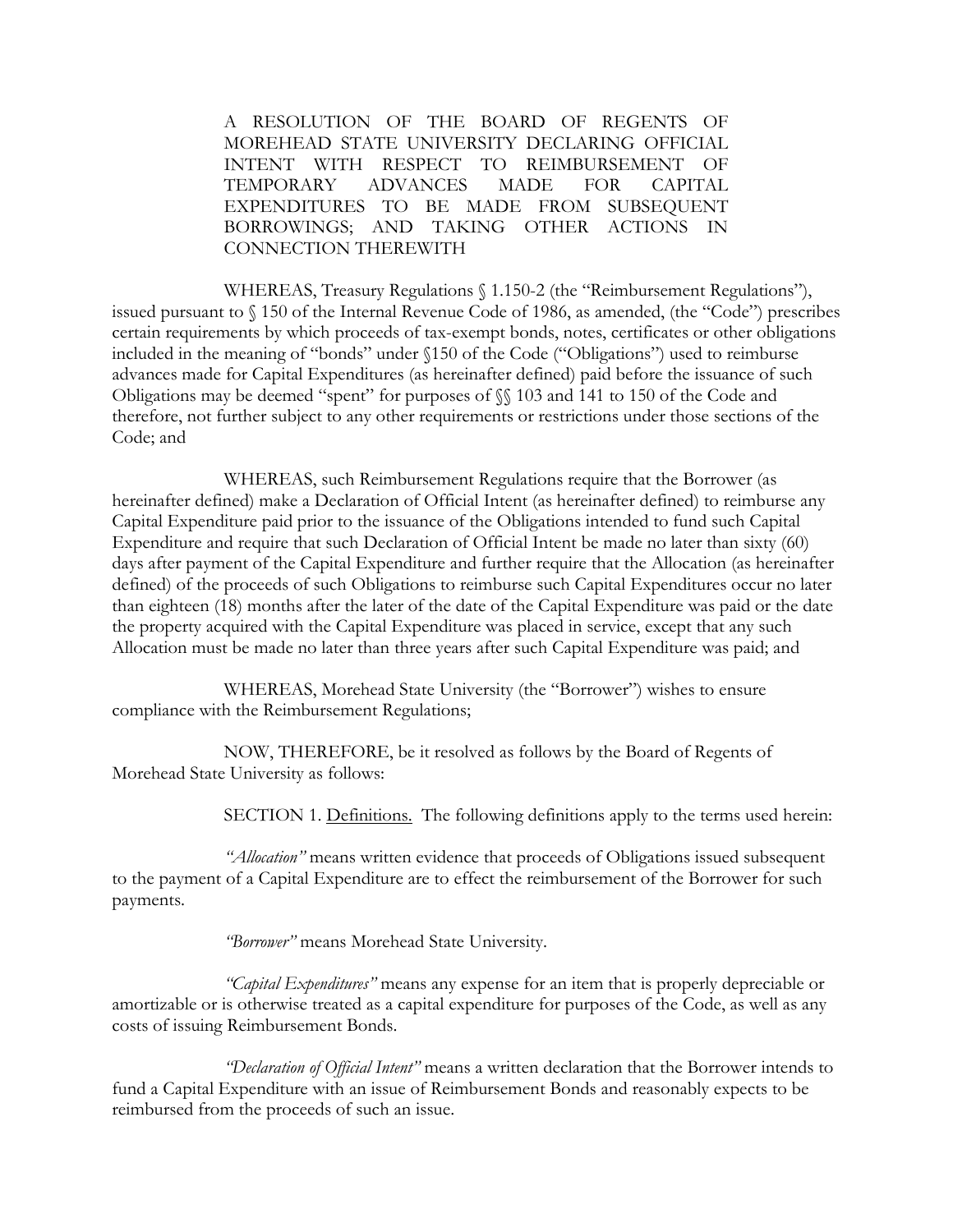*"Reimbursement"* means the restoration to the Borrower of money temporarily advanced from other funds of the Borrower to pay for Capital Expenditures before the issuance of Obligations intended to fund such Capital Expenditures. "To reimburse" means to make such a restoration.

*"Reimbursement Bonds"* means Obligations that are issued to reimburse the Borrower for Capital Expenditures previously paid by or for the Borrower.

*"Reimbursement Regulations"* means Treasury Regulations § 1.150-2 and any amendments thereto or superseding regulations, whether in proposed, temporary or final form, as applicable, prescribing conditions under which the proceeds of Obligations when allocated or applied to a reimbursement will be treated as "spent" for purposes of §§ 103 and 141 to 150 of the Code.

SECTION 2. Declaration of Official Intent.

- (a) The Borrower declares that it reasonably expects that the Capital Expenditures described in Section (b), which will be paid prior to the issuance of any Obligations intended to fund such Capital Expenditures, will be reimbursed with the proceeds of Obligations, representing a borrowing by the Borrower in the maximum principal amount for such reimbursements, of approximately \$49.1 million; and
- (b) The Capital Expenditures to be reimbursed are to be used for payment of initial architectural, engineering and other design fees and permits for the University's construction project to include two new Residence Halls and a student dining and parking facility.

SECTION 3. Reasonable Expectations. The Borrower does not expect any other funds (including the money advanced to make the Capital Expenditures that are to be reimbursed), to be reserved, allocated on a long-term basis, or otherwise set aside by the Borrower or any other entity affiliated with the Borrower, with respect to the Capital Expenditures described in 2(b).

SECTION 4. Effective Date. This Resolution shall be effective from and after its date of adoption.

# **BOARD OF REGENTS OF MOREHEAD STATE UNIVERSITY**

**By: \_\_\_\_\_\_\_\_\_\_\_\_\_\_\_\_\_\_\_\_\_\_\_\_\_\_\_\_\_\_\_\_\_\_**

**Chair**

**Attest:**

Secretary

 $\overline{\phantom{a}}$  , where  $\overline{\phantom{a}}$  , where  $\overline{\phantom{a}}$  , where  $\overline{\phantom{a}}$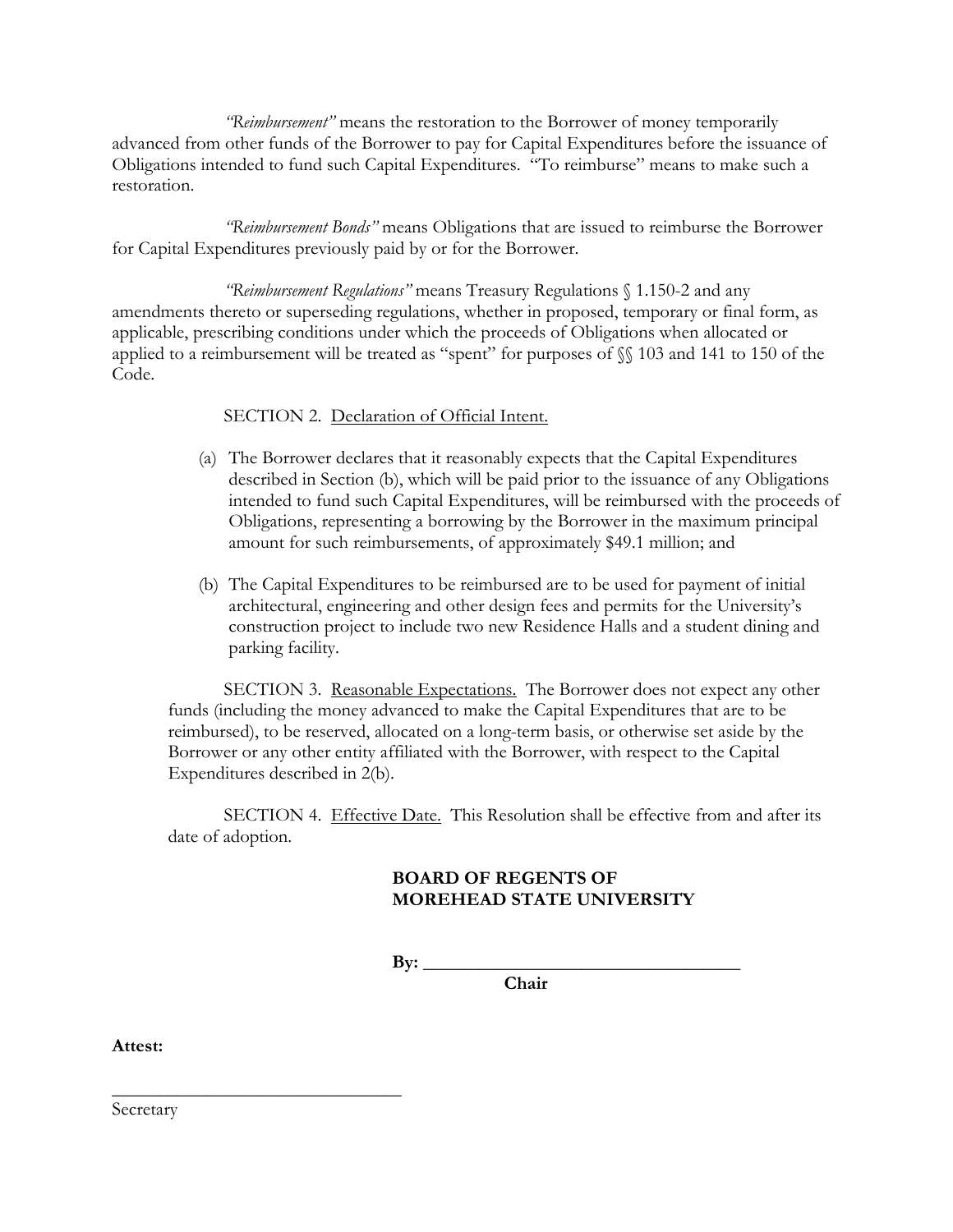# **Morehead State University Preliminary Enrollment Report, Spring 2014**

|                  |           | Spring as a % | <b>Credit Hours</b> | Spring as a % |            | Spring as a % |
|------------------|-----------|---------------|---------------------|---------------|------------|---------------|
| <b>Term</b>      | Headcount | of Fall       | Generated           | of Fall       | <b>FTE</b> | of Fall       |
| <b>Fall 2009</b> | 9,046     |               | 99,917              |               | 6,803      |               |
| Spring 2010      | 8,279     | 91.5%         | 90,950              | 91.0%         | 6,206      | 91.2%         |
| <b>Fall 2010</b> | 8,842     |               | 97,492              |               | 6,641      |               |
| Spring 2011      | 8,167     | 92.4%         | 90,151              | 92.5%         | 6,150      | 92.6%         |
| <b>Fall 2011</b> | 10,971    |               | 106,315             |               | 7,241      |               |
| Spring 2012      | 9,424     | 85.9%         | 95,232              | 89.6%         | 6,498      | 89.7%         |
| <b>Fall 2012</b> | 11,172    |               | 110,859             |               | 7,537      |               |
| Spring 2013      | 9,516     | 85.2%         | 96,994              | 87.5%         | 6,603      | 87.6%         |
| <b>Fall 2013</b> | 11,358    |               | 114,224             |               | 7,741      |               |
| Spring 2014*     | 9,749     | 85.8%         | 101,343             | 88.7%         | 6,873      | 88.8%         |

# **Table 1: Spring Enrollment, Credit Hours, and FTE as a Percentage of Fall Numbers**

# **Table 2: Enrollment by Classification**

|                                |                  |                     | Spring as a % |
|--------------------------------|------------------|---------------------|---------------|
| <b>Classification</b>          | <b>Fall 2013</b> | <b>Spring 2014*</b> | of Fall       |
| High School                    | 2,523            | 1,726               | 68.4%         |
| Freshman                       | 2,330            | 1,530               | 65.7%         |
| Sophomore                      | 1,448            | 1,520               | 105.0%        |
| Junior                         | 1,387            | 1,370               | 98.8%         |
| Senior                         | 2,051            | 2,092               | 102.0%        |
| UnderGrad-Nondegree            | 209              | 197                 | 94.3%         |
| PostBacc UG Degree Seeking     | 128              | 107                 | 83.6%         |
| Auditor                        | 0                | 3                   | N/A           |
| <b>Undergraduate Total</b>     | 10,076           | 8,545               | 84.8%         |
| <b>Masters</b>                 | 1,011            | 930                 | 92.0%         |
| Specialist                     | 75               | 79                  | 105.3%        |
| Doctor's Degree Prof. Practice | 75               | 75                  | 100.0%        |
| PostBacc Certificate           | 15               | 7                   | 46.7%         |
| Graduate-Nondegree             | 106              | 113                 | 106.6%        |
| <b>Graduate Total</b>          | 1,282            | 1,204               | 93.9%         |
| <b>Grand Total</b>             | 11,358           | 9,749               | 85.8%         |

*\*All Spring 2014 data is preliminary.*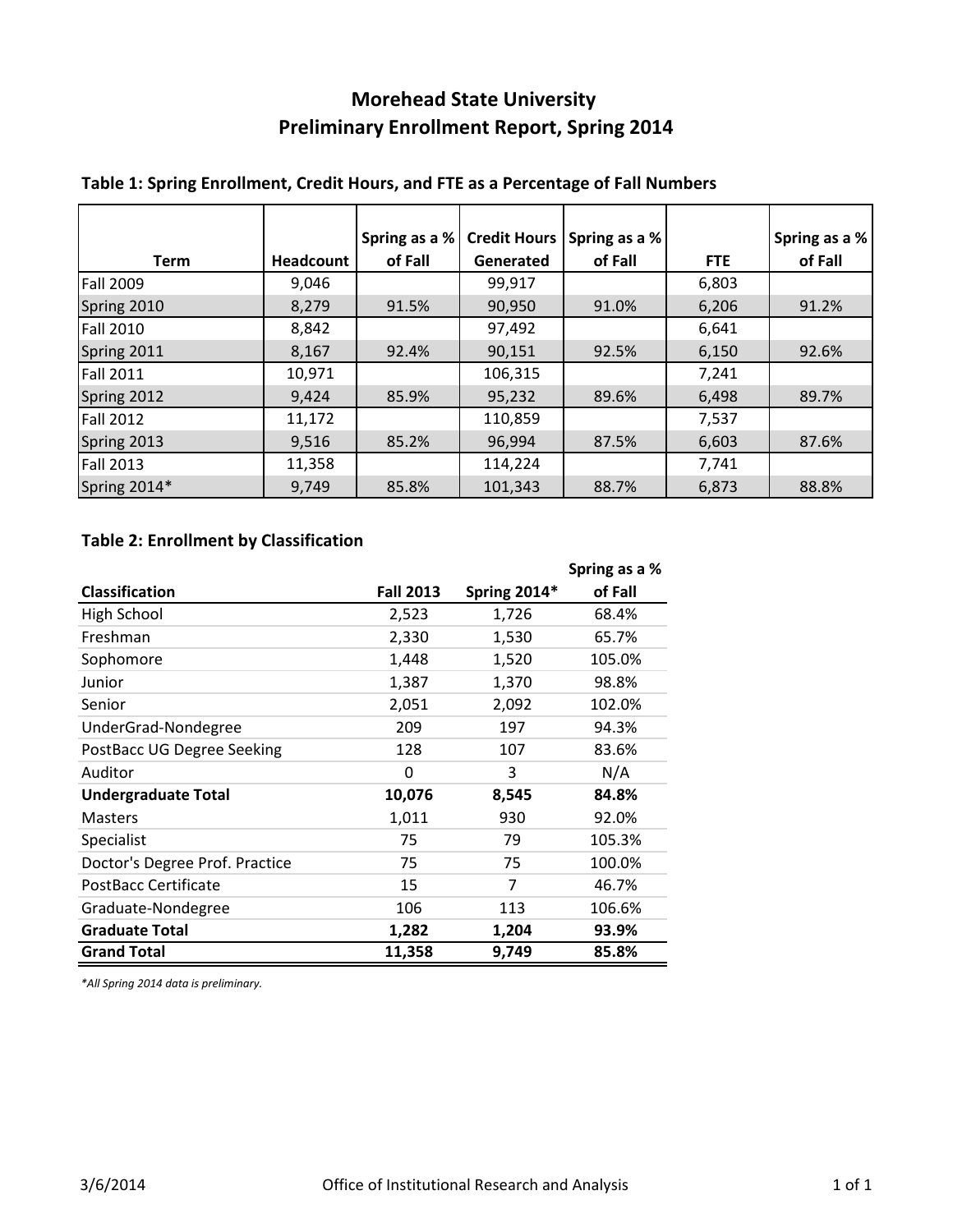# **REPORT ON PERSONAL SERVICE CONTRACTS**

The attached list of personal service contracts represents all such contracts issued with amounts greater than \$10,000 between November 16, 2013 and February 15, 2014.